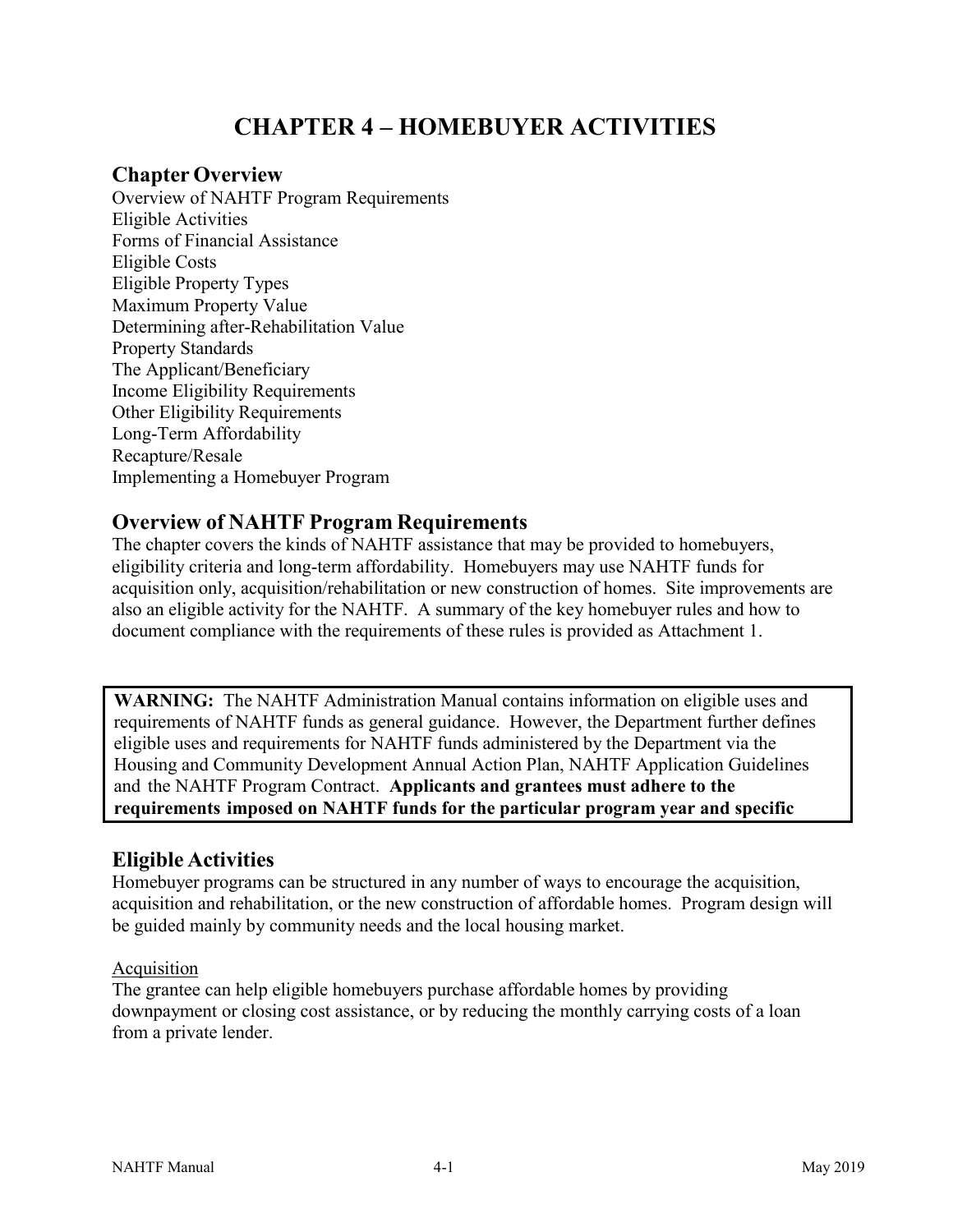This approach to homeownership is best used in areas where an adequate supply of housing exists and where a grant or loan can make housing affordable to low-income households.

#### Acquisition and Rehabilitation

NAHTF funds can also be used to fund rehabilitation activities. In areas where there is insufficient standard housing, the agency may want to incorporate a rehabilitation component into its homebuyer program. In this case, there are two acceptable approaches.

- The grantee might acquire and rehabilitate, or assist a developer to acquire and rehabilitate, substandard properties to be sold after rehabilitation to low-income purchasers.
- As an alternative, the grantee might provide assistance directly to the homebuyer to perform the rehabilitation after the purchase. In such programs, the grantee will often offer rehabilitation loans in addition to, or instead of, the downpayment and closing cost assistance discussed above under "acquisition."

#### New Construction

In areas where there is an insufficient supply of appropriate housing, the grantee may want to provide subsidies to stimulate construction of new housing.

The grantee may develop housing itself or may work directly with developers to construct this housing. Another option is to provide NAHTF funds to other organizations or individuals to contract for the construction.

#### Site Improvements

Site preparation and infrastructure necessary for the development of affordable housing is an allowable activity.

- Site preparation includes demolition, clearance and dirt work activities.
- Infrastructure includes sidewalks, utility connections, streets and sewer and water lines.

Qualifications regarding the funding of site improvements

- The Department would prefer to fund housing construction and direct homebuyer assistance rather than site improvements.
- The NAHTF used to fund site improvements must benefit only NAHTF-eligible beneficiaries (in other words those costs must be tied to NAHTF-eligible properties and figure into the assistance provided to produce affordable housing)
- Site improvements are never stand-alone activities. Thirty-six months following completion of site improvement activities, properties meeting NAHTF requirements must be constructed and occupied.

#### Lease-Purchase

A lease-purchase option may be used in conjunction with a homebuyer program.

Ownership must be conveyed to an eligible homebuyer within 36 months of signing the leasepurchase agreement, or within 42 months of project completion. If at the end of the 36-month period, the household occupying the lease-purchase unit is not eligible or able to purchase the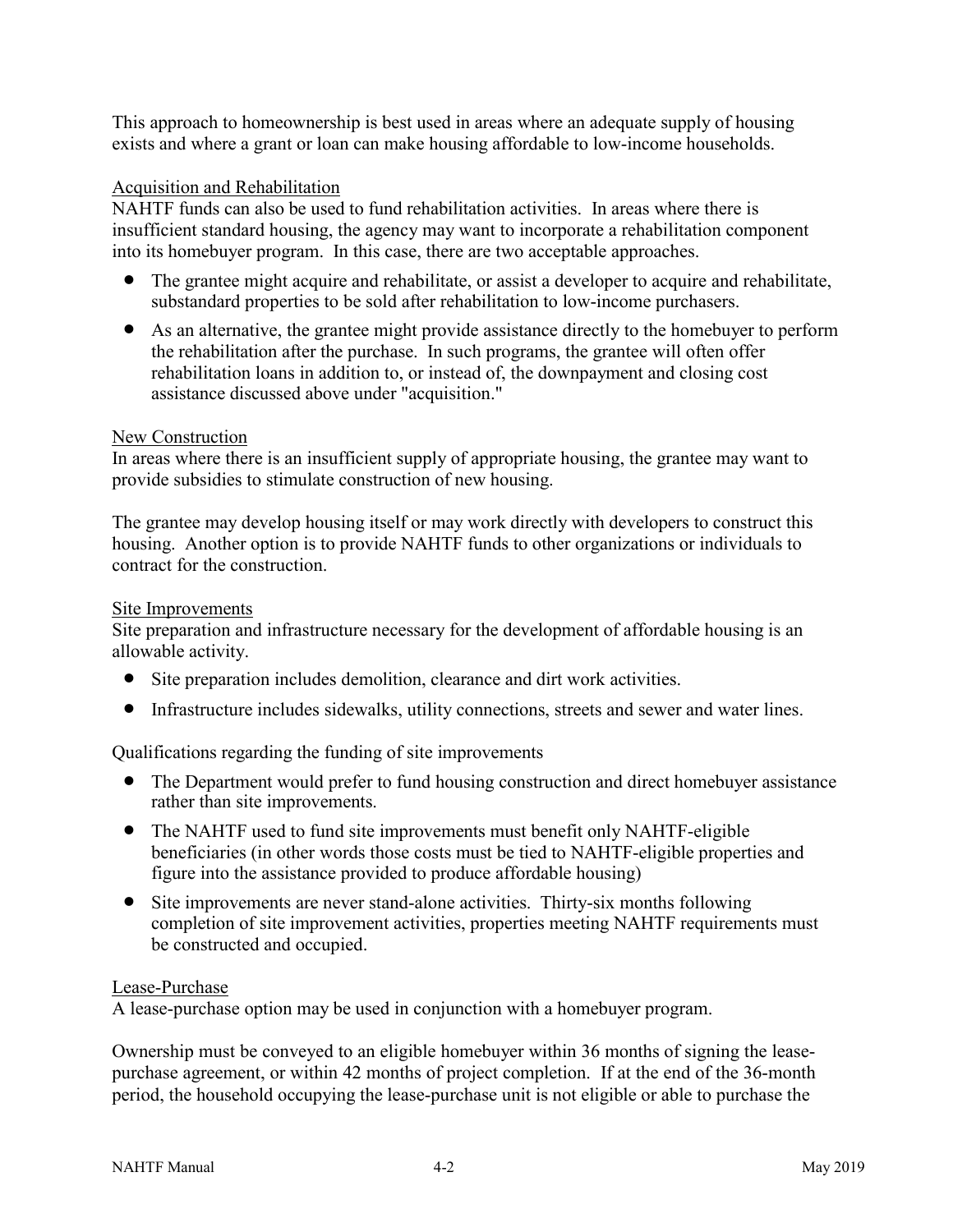unit, the agency has an additional six months to identify an eligible homebuyer to purchase the unit. If lease-purchase housing is not conveyed within 36 months of signing the lease purchase agreement or within 42 months of project completion, the project becomes a NAHTF rental project subject to NAHTF rental rules.

The homebuyer must qualify as a low-income family at the time the lease-purchase agreement is signed. Lease-purchase arrangements can assist households at the lower end of the income range by helping them to accumulate a downpayment while they build their "ownership skills."

#### Rental to Homeownership

NAHTF-assisted rental units may be converted to homeownership units with or without the use of additional NAHTF funds by having the owner of the rental units sell, donate or otherwise convey the units to the existing tenants.

If additional NAHTF funds are used to help the tenants become homeowners, the minimum period of affordability is the affordability period required by the amount of direct homeownership assistance provided.

If no additional NAHTF funds are used, the homeownership units are subject to the resale provisions and to a minimum period of affordability equal to the remaining affordability period that would apply if the units continued as rental units.

### **Forms of Financial Assistance**

Generally, for homebuyer assistance programs, grantees will use the following forms of assistance:

- Grants:
- Deferred-payment loans; and
- Below-market-rate loans.

The pros and cons of the subsidy approaches are provided in Attachment 2.

In determining the forms of assistance, the agency should consider the particular needs of the program's target participants. The following list discusses alternative designs for homebuyer programs and the appropriate forms of assistance.

#### Downpayment and Closing-Cost Assistance

For many potential homebuyers, the biggest barrier to homeownership is the downpayment and closing costs. While they may have a steady income that would allow them to make monthly payments, they do not have the means to save for the upfront costs of purchasing a home. In these cases, NAHTF funds can be provided in the form of a grant or a deferred-payment loan. When deciding whether to use grants or deferred-payment loans, consider the factors listed in Attachment 2.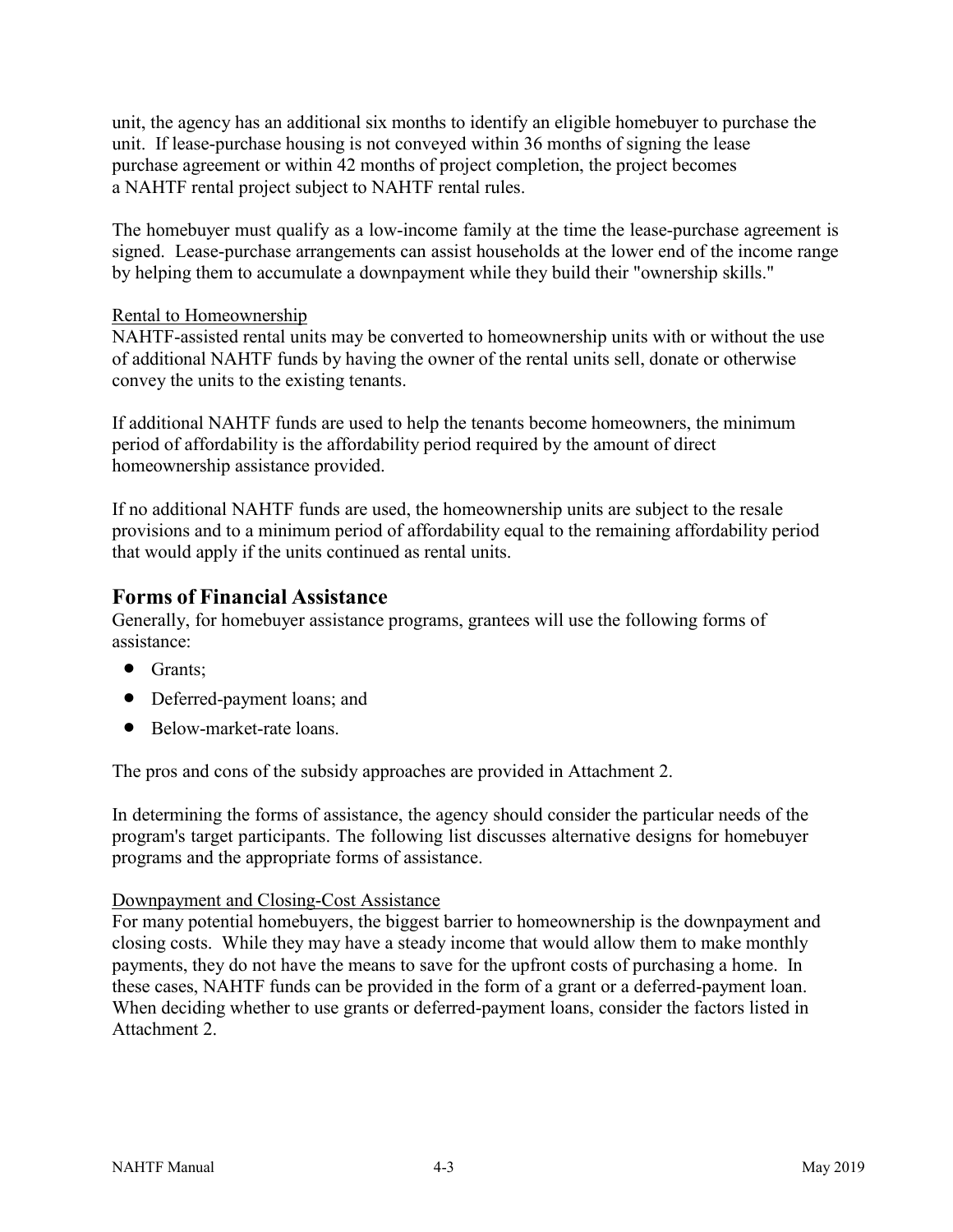#### Gap Financing

Other homebuyers may have a steady income that is insufficient to cover the total monthly payment. In this case, NAHTF funds can be used to reduce monthly carrying costs by providing gap financing.

- The most efficient way to reduce the size of the monthly payment is to provide the homebuyer a grant or a loan (deferred-payment or below-market interest) to reduce the principal amount that he or she must borrow. (However, the grantee may also consider an "interest buydown" --providing funds directly to the lender to reduce the interest rate on the borrower's loan.)
- The gap financing, if provided as a loan, can be paid in small monthly installments (for a below-market-rate loan) or at the sale of the property (if a deferred-payment loan).

#### Development Subsidy

Another way to reduce the homebuyer's monthly housing costs is to use NAHTF funds to reduce the gap between the cost to develop housing and the market price. If the NAHTF program provides a developer a subsidy, the developer can then offer the home at a lower sales price that presents a lower burden to low-income homebuyers. The development subsidy is generally a grant to the developer.

### **Eligible Costs**

#### Hard Costs

- Acquisition of land and existing structures
- Site preparation or improvement, including demolition
- Securing buildings
- Construction materials and labor

#### Soft Costs

- Financing fees
- Credit reports
- Title binders and insurance
- Surety fees
- Recordation fees, transactions taxes
- Legal and accounting fees, including cost certification
- Appraisals
- Architectural/engineering fees, including specifications and job progress inspections
- Environmental investigations
- Builders' or developers' fees
- Affirmative marketing and marketing costs
- Homebuyer counseling provided to purchasers of NAHTF-assisted housing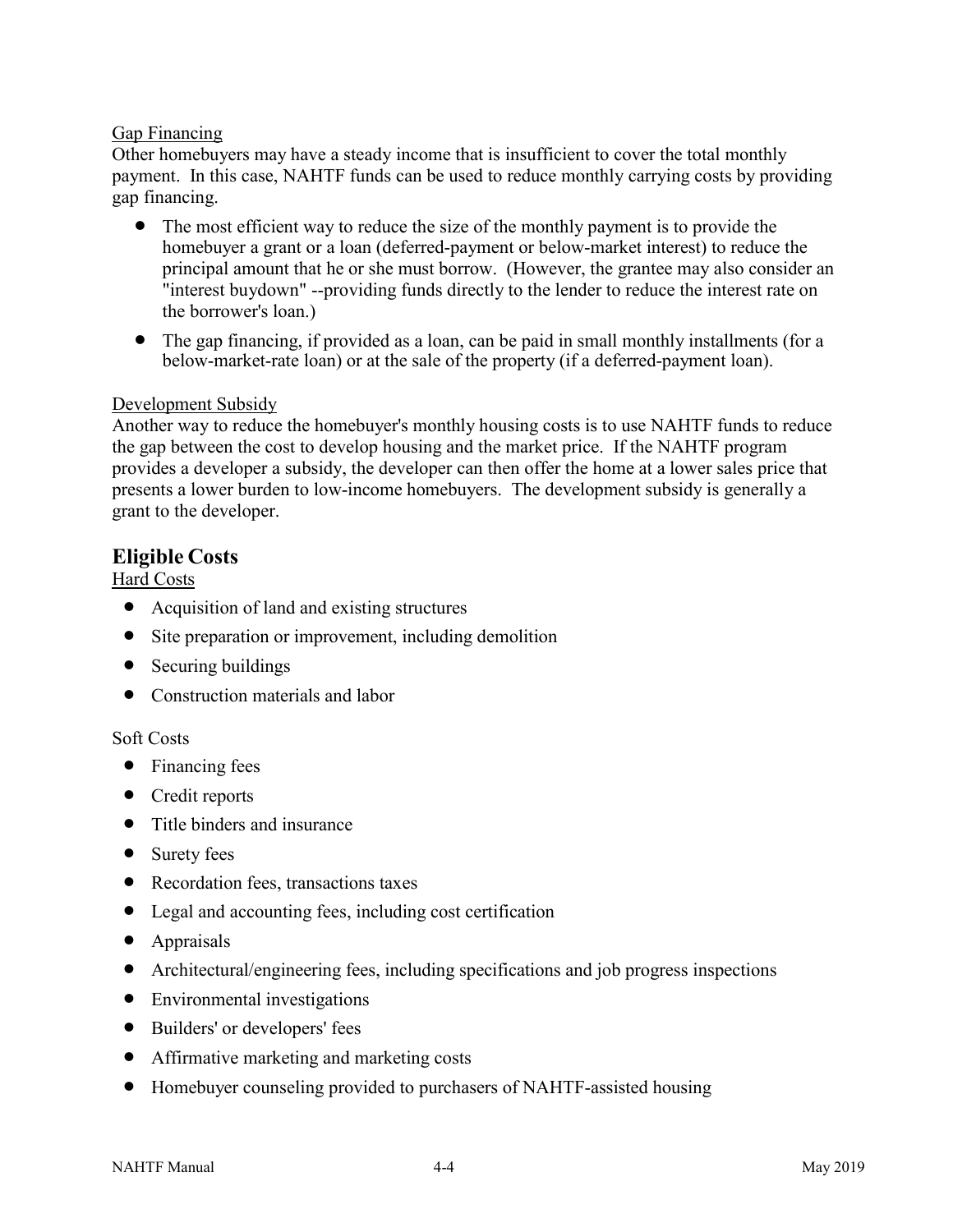- Management fees
- Fees paid to real estate agents

Relocation Costs

- Replacement housing, moving costs and out-of-pocket expenses
- Advisory services
- Staff and overhead related to relocation assistance and services

# **Eligible Property Types**

Eligible property types include any property that will serve as the purchaser's principal residence, including:

- A one-unit single-family property.
- A two-to-four-unit single-family property. If NAHTF funds are used to assist a purchaser to acquire one unit in a two-to-four-unit rental property and that unit will be the principal residence of the purchaser, the long-term affordability requirements apply to the assisted ownership unit only.
- A condominium unit.
- A manufactured home. At the time of project completion, the manufactured housing must be connected to permanent utility hook-ups and must be located on land that is owned by the manufactured housing unit owner.

The Nebraska Affordable Housing Program considers a Manufactured Home to be a factory-built structure which is to be used as a place for human habitation, which is not constructed or equipped with a permanent hitch or other device allowing it to be moved other than to a permanent site, which does not have permanently attached to its body or frame any wheels or axles, and which bears a label certifying that it was built in compliance with National Manufactured Home Construction and Safety Standards, 24 C.F.R. 3280 et seq., promulgated by the United States Department of Housing and Urban Development, and is taxed as real property.

The Nebraska Affordable Housing Program considers a Mobile Home to be a housing unit constructed off-site that does not meet the definition of a Manufactured Home.

# **Maximum Property Value**

To use NAHTF funds, the value of the NAHTF assisted property must not exceed 95 percent of the median purchase price for the area, as published by HUD. The figures published by FHA for its 203(b) program had been used for this number; however, with the passing of HERA and the Economic Stimulus Act, these numbers now exceed those limits permissible under the HOME statute. In early February 2008, FHA issued Section 203(b) mortgage limits based upon the methodology that existed before the Economic Stimulus Act and HERA became law. Grantees may continue to use these February 2008 Section 203(b) mortgage limits as the purchase price or after-rehabilitation value limit for their homeownership activities, or may adopt the actual 95 percent of median sales price for their area. A link to the current limits is provided at the Department's website.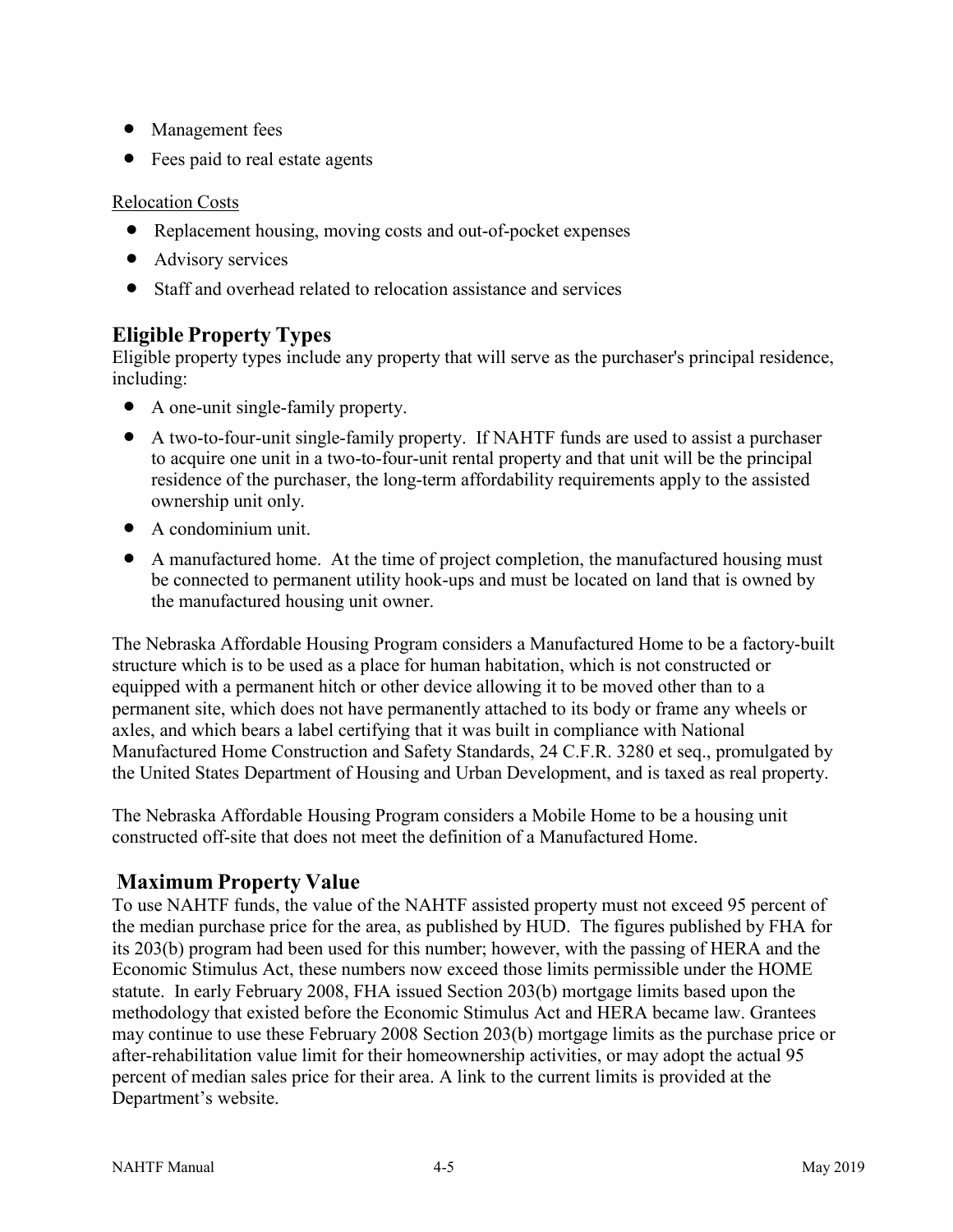#### Acquisition Only

In the case of property that does not require rehabilitation, the sales price of the NAHTF property to be acquired by a homebuyer may not have a value that exceeds the applicable pre-stimulus 203(b) limit or 95 percent limit.

#### Acquisition and Rehabilitation

If rehabilitation is required, the value of the property *after rehabilitation* may not exceed the applicable pre-stimulus 203(b) limit or 95 percent limit. The after-rehabilitation value estimate must be completed prior to investment of NAHTF funds.

### **Determining After-Rehabilitation Value**

The process for determining the after-rehabilitation value for a NAHTF-assisted property is the same for properties rehabilitated by the existing homeowner as it is for properties purchased and rehabilitated by a new homebuyer. Grantees must use a reasonable method to determine property value. Acceptable methods include:

- An estimate of value performed by the grantee;
- An appraisal performed by a licensed fee appraiser; or
- A tax assessment of a comparable, standard property, if current and computed for 100 percent of the after-rehabilitation value.

These methods are discussed further in Chapter 3 - Homeowner Rehabilitation, under the section on "Maximum Property Value."

### **Property Standards**

As with all NAHTF-assisted properties, homebuyer properties must meet certain written standards. This section discusses these standards briefly.

#### Acquisition

If no rehabilitation is planned or if construction work began prior to the submittal of the project's application to the Department, the housing acquired must meet the Department's Rehabilitation Standards.

#### Acquisition and Rehabilitation

Housing that is being rehabilitated after the submittal of the project's application to the Department must meet the Department's Rehabilitation Standards and all applicable local codes and zoning ordinances. If no local codes apply, the property must meet a national model code (Uniform Building Code, National Building Code, Standard Building Code) or the Council of American Building Officials one- or two-family code or minimum property standards at 24 CFR 200.925 or 200.926.

#### New construction

Housing that is being constructed after the submittal of the project's application to the Department must meet all applicable local codes and zoning ordinances. If no local codes apply, the property must meet a national model code (Uniform Building Code, National Building Code, Standard Building Code) or the Council of American Building Officials one- or two-family code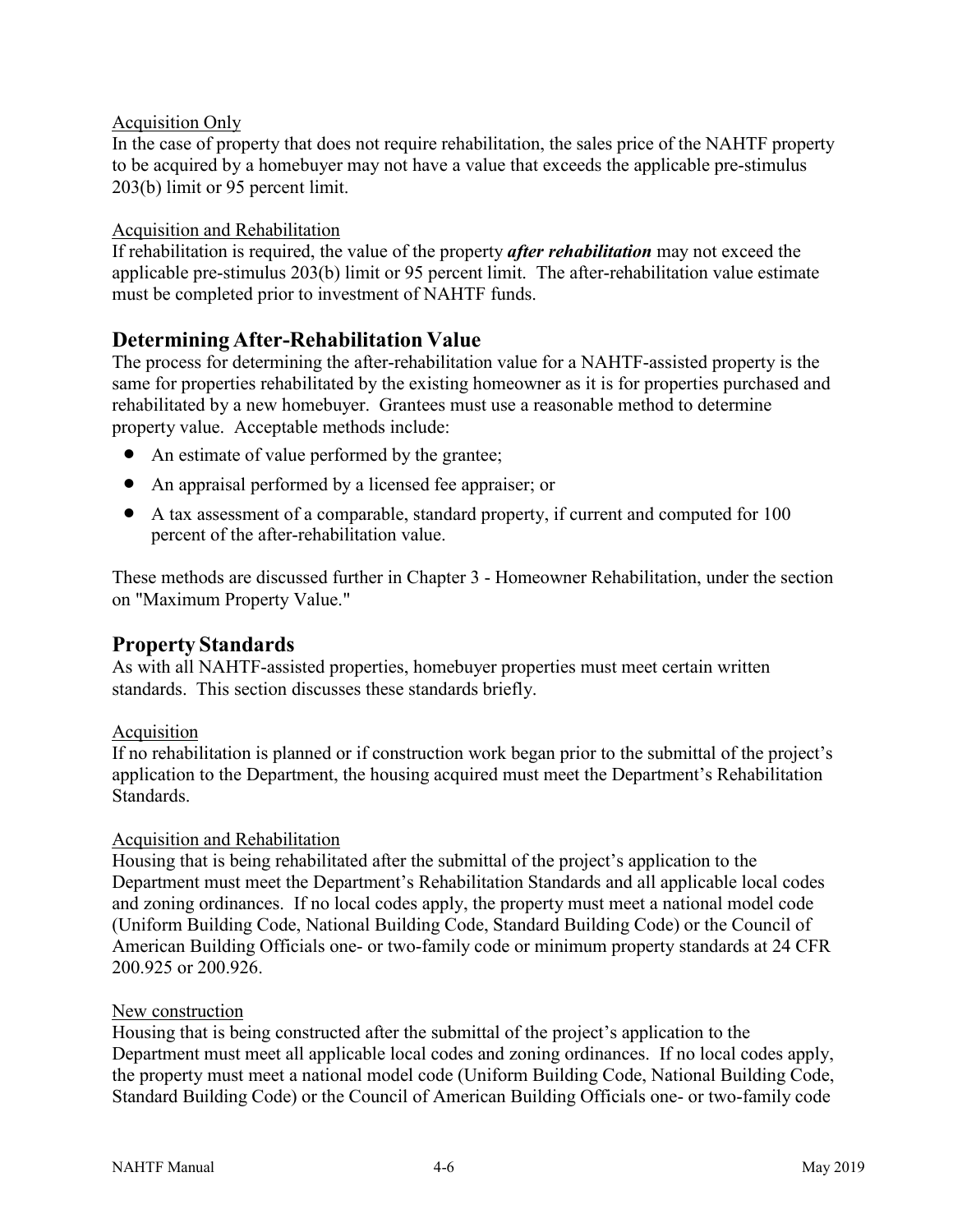or minimum property standards at 24 CFR 200.925 or 200.926. New construction must also meet the 2003 International Energy Conservation Code.

#### Accessibility

All assisted housing must meet the accessibility requirements of the Fair Housing Act and Section 504 of the Rehabilitation Act of 1973.

#### Housing Visitability

All ground floor units must be visitable to the maximum extent feasible, unless doing so would impose an undue financial burden on the project. A visitable design provides that new singlefamily homes, duplexes, and triplexes are more accessible and usable to persons with disabilities. Housing units built to visitable standards have features that allow a person using a wheelchair or other mobility device to visit without any special assistance, and are more easily modified should a resident need adaptations in the future.

The Department uses the Nebraska Assistive Technology Partnership definition of visitability:

- No-step/zero grade entrance with a 36" door into the unit's main floor (at least one).
- Minimum 32" clear space opening in interior doorways.
- Minimum 36" wide hallways.
- First floor bathroom which allows for wheelchair access (while maintaining privacy).
- Reinforcement in bathroom walls to permit future installation of grab bars.
- Modification in location of light switches, electrical outlets and environmental controls.

#### Manufactured housing

Manufactured housing must meet the Manufactured Home Construction and Safety Standards established in 24 CFR Part 3280, which preempt state and local codes covering the same aspects of performance for such housing.

Grantees providing NAHTF assistance to install manufactured housing units must comply with applicable state and local laws or codes. In the absence of such laws or codes, the agency must comply with the manufacturer's written instructions for installation of the manufactured housing units.

Manufactured housing that is rehabilitated with NAHTF funds must meet the requirements outlined above that apply to all housing constructed or rehabilitated with NAHTF funds.

#### Timing

All codes and standards must be met at the time of occupancy, except when the project involves acquisition and rehabilitation by the homebuyer. If the assisted homeowner is acquiring and rehabilitating a home with NAHTF funds:

• The grantee must inspect the property prior to occupancy for health and safety defects. The property must be free from any defects that pose a danger to the health and safety of occupants before occupancy and not later than six months after property transfer.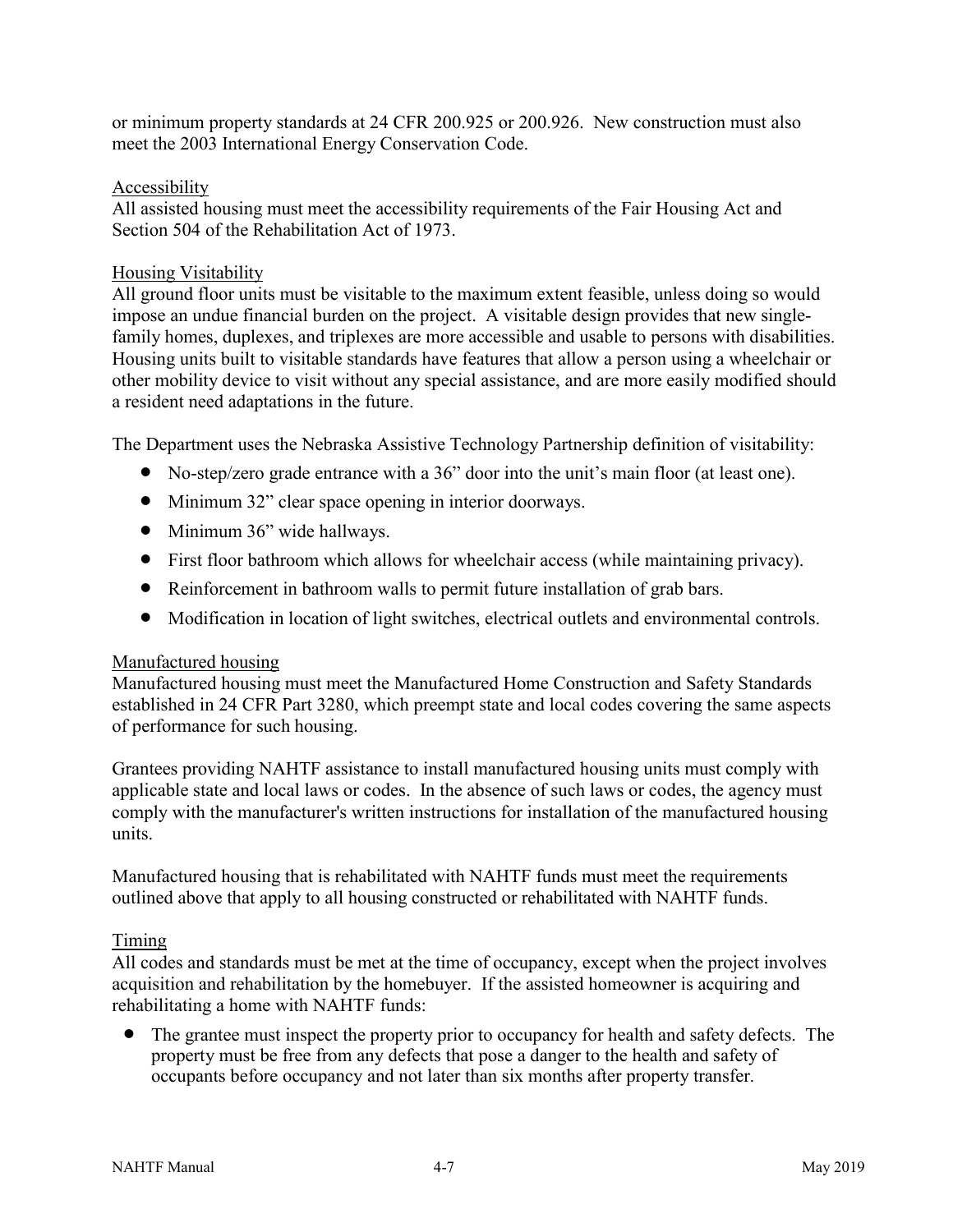• The grantee must inspect the property again at project completion. The property must meet the Department's Rehabilitation Standards and local codes and ordinances (or a model code if no local code) at project completion, and within two years of property transfer to the owner.

### **Lead-Based Paint**

HUD's new consolidated Federal lead-based paint regulation took affect September 15, 2000. This regulation makes several important changes in the requirements for federal community development programs that fund housing. The Department requires all homebuyer programs to incorporate the HUD regulation on controlling lead-based paint hazards in housing receiving federal-assistance (24 CFR Part 35), unless the grantee requests and approves an amended version of these regulations on a project-by-project basis (see Chapter 2 – Administrative Overview for further information). Subparts J and K of the regulation provides guidance on meeting lead-based paint requirements for homebuyer assistance programs.

### **TheApplicant/Beneficiary**

To be eligible for NAHTF funds, the prospective purchaser must:

- Be low-income; that is, with an annual (gross) income that does not exceed 120 percent of median for the area; and
- Occupy the property as a principal residence.

### **Income Eligibility Requirements**

The purchasing household must be low-income at either:

- In the case of a contract to purchase existing housing, at the time of purchase;
- In the case of a contract to purchase housing to be constructed, at the time the contract is signed; and
- In the case of a lease-purchase agreement (for existing housing or housing to be constructed), at the time the lease-purchase agreement is signed.

The Department requires grantees to use the Annual (Gross) Income definition found at 24 CFR Part 5.609 (also referred to as the Section 8 method) to determine applicant income eligibility. Eligibility is based on anticipated income during the next 12 months. A detailed explanation of the Annual (Gross) Income definition can also be found in the "Technical Guide for Determining Income and Allowances for the HOME Program" on pages 11-31 of the publication.

The NAHTF Program allows grantees to use two forms of verification for the Annual (Gross) Income basis of determining income eligibility. These forms are third party verification and review of source documents.

#### Third Party Verification

Third Party Verification is the preferred method of verification in most instances, because a review of documents often does not provide needed information. For example, an employed applicant's pay stubs may not provide sufficient information about the average number of hours worked, overtime, tips, bonuses and anticipated raises.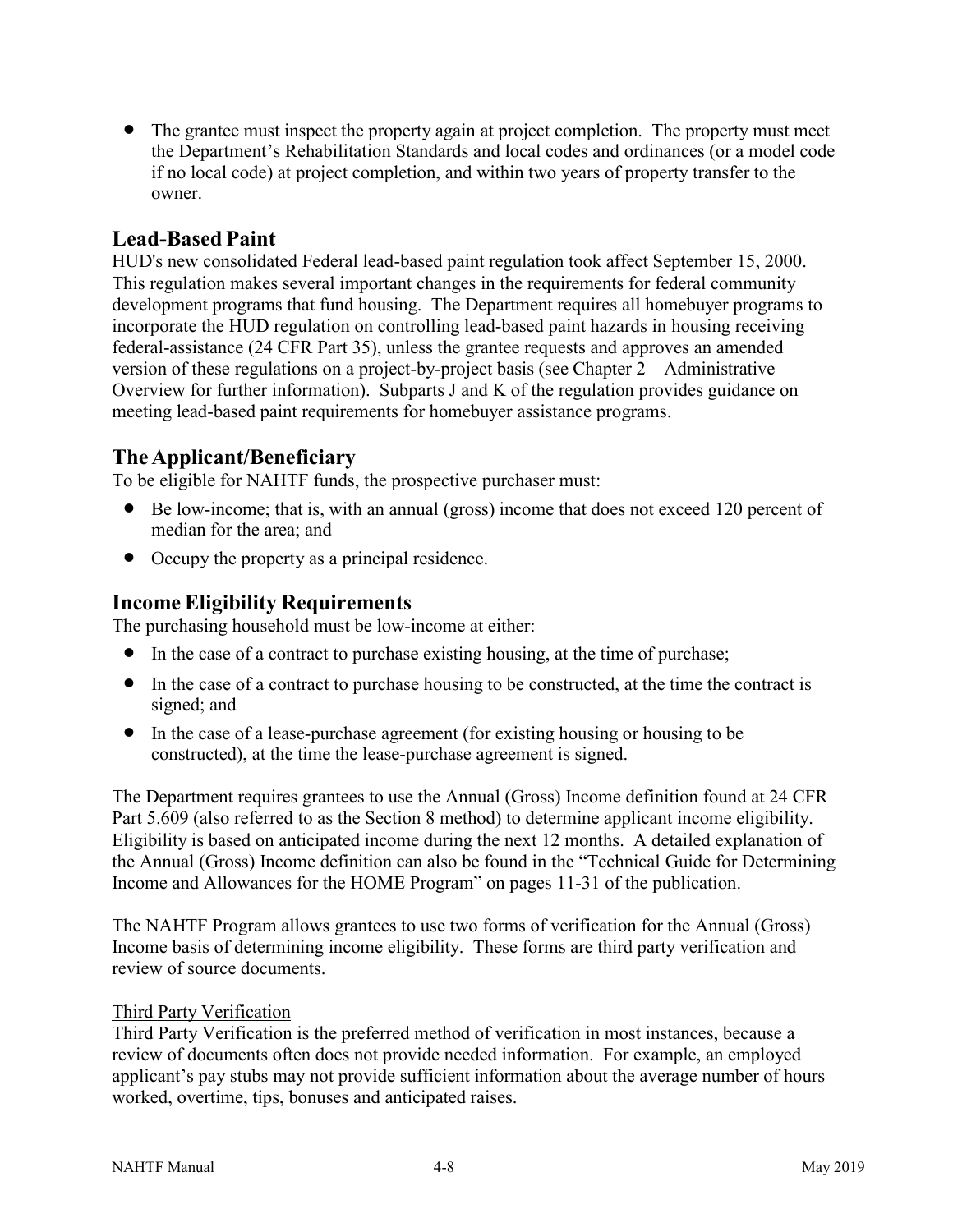Under third party verification, a third party (e.g. employer, Social Security Administration, or public assistance agency) is contacted to provide information. Written requests and responses are preferred. However, to clarify or complete missing information on a written response, conversations with a third party are acceptable if documented through a memorandum to the file that documents the contact person, information conveyed and date of call.

To conduct third party verifications, a grantee must obtain a written release from the household that authorizes the third party to release required information.

Some third party providers may, however, be unwilling, unable or charge a fee to provide the needed information in a timely manner In such cases, the grantee should attempt to find suitable source documentation without the third-party verification – for example, bank statements.

#### Review of Documents

Source documents provided by the applicant may be more appropriate for certain types of income such as persons that are self-employed, and can be used as an alternative to the third party verification method. Source documents, such as wage statements, interest statements, unemployment compensation statements and income tax returns, etc. are reviewed to determine annual (gross) income.

#### Calculating Annual (Gross) Income

The Part 5 definition of annual income "inclusions" – types of income to be counted and "exclusions" – types of income that are not considered (income of minors, etc.) comes directly from 24 CFR PART 5.609.

#### Timing of Income Determinations

Income qualifications must be completed in accordance with the timeframes outlined above. Income need not be reexamined at the time NAHTF assistance is actually provided unless more than six months have elapsed since the initial determination.

### **Other Eligibility Requirements**

#### Ownership

The NAHTF program requires ownership of the property using one of the approved forms described below. Title insurance must be purchased for all properties assisted unless a request is made and the Department approves another method of ownership verification. Families or individuals own the property if they:

- Have fee simple title to the property; or
- Maintain a 99-year leasehold interest in the property; or
- Own a condominium; or
- Maintain an equivalent form of ownership approved by the Department.

The ownership interest may be subject only to the following:

• Mortgages, deeds of trust or other debt instruments approved by the Department; or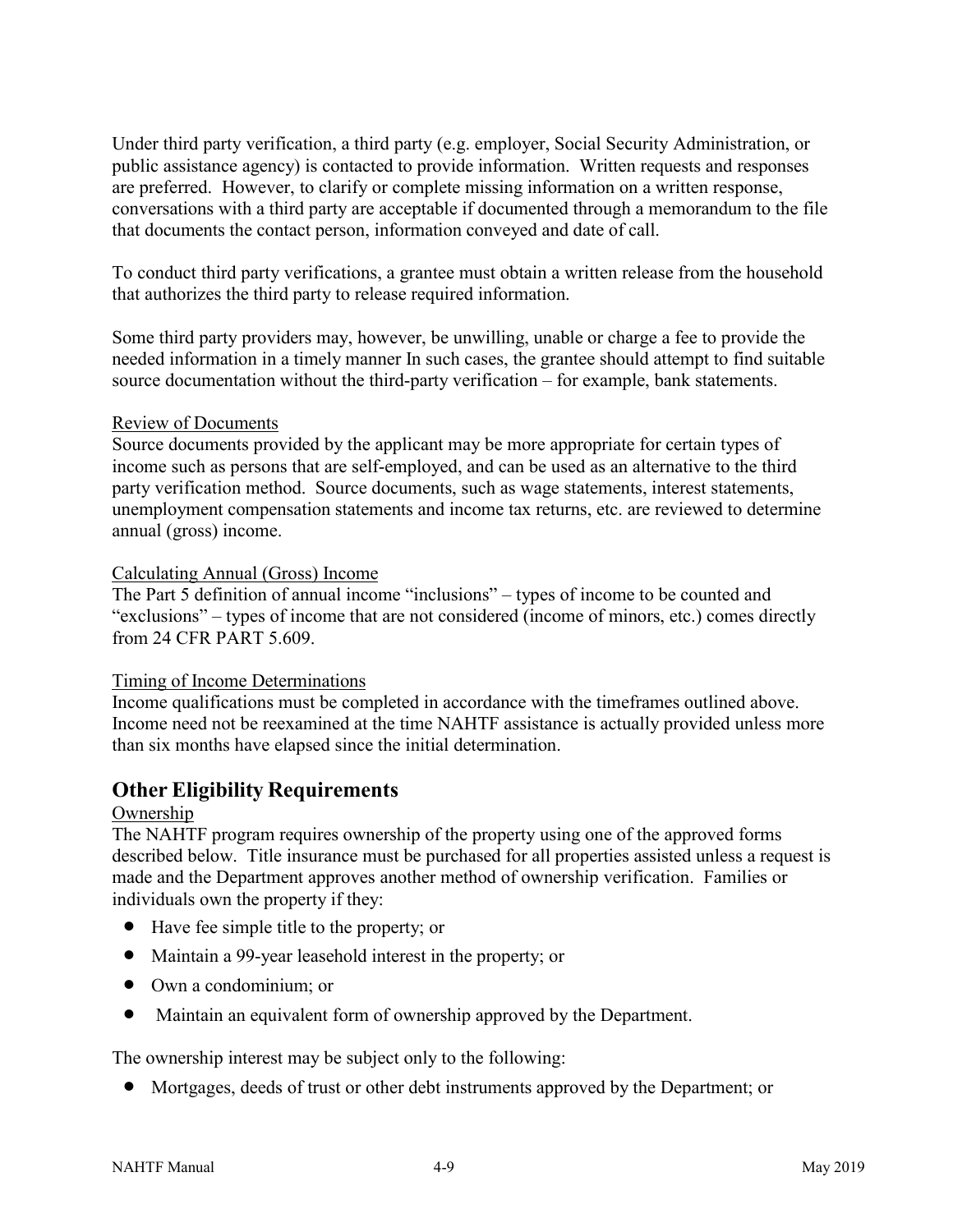• Any other encumbrances or restrictions that do not impair the marketability of the ownership interest, other than the NAHTF Program restrictions on resale.

#### Principal residence

Purchasers must occupy the properties as their principal residence. These stipulations apply for a principal residence:

- A deed restriction or covenant running with the land should incorporate this requirement.
- The loan documents should also incorporate this requirement.
- Temporary subleases are not allowed (exceptions can be made for military families).
- Loan default and subsequent foreclosure negates the principal residence limitation.

### **Long-TermAffordability**

For homebuyers, the monthly housing costs (principal, interest, property taxes and insurance, known as "PITI") do not need to meet initial affordability (e.g., 30 percent of annual (gross) income). Moreover, the homeowner's PITI need not remain below a fixed percentage of his or her income over time.

However, the NAHTF program *does* set affordability periods that relate to the resale of the property. These periods are based on the amount of NAHTF funds, or the amount of direct subsidy, provided for the property (see table below). How the affordability period affects the resale of the property is described in the section titled "Recapture/ Resale. "

| <b>NAHTF Funds Provided</b> | <b>Affordability Period</b> |
|-----------------------------|-----------------------------|
| $<$ \$15,000                | 5 years                     |
| $$15,000 - $40,000$         | 10 years                    |
| $>$ \$40,000                | 15 years                    |

### **Recapture/Resale**

The Department requires grantees to define in their program guidelines the method that will control the resale of homebuyer property. There are two options allowed by the NAHTF program – resale and recapture. Grantees must specify the option to be used in their homebuyer program or explain the circumstances that will dictate the use of a particular option on a property. The option must be specified in the approved homebuyer program guidelines and communicated to the homebuyer before any assistance is provided to the homebuyer. The grantee cannot allow the homebuyer to select the option.

In order to discuss the two options, it helps to understand several terms:

Direct subsidy: A direct subsidy consists of any financial assistance that reduces the purchase price from fair market value to an affordable price, or otherwise subsidizes the purchase (e. g., downpayment or closing cost assistance, subordinate financing).

Development subsidy: A development subsidy is the difference between the cost to develop housing and the market price. For example, the grantee might provide a \$50,000 construction loan to a developer. The appraised value after construction will be \$45,000 because of neighborhood and market conditions. The \$5,000 difference between the \$45,000 sale price and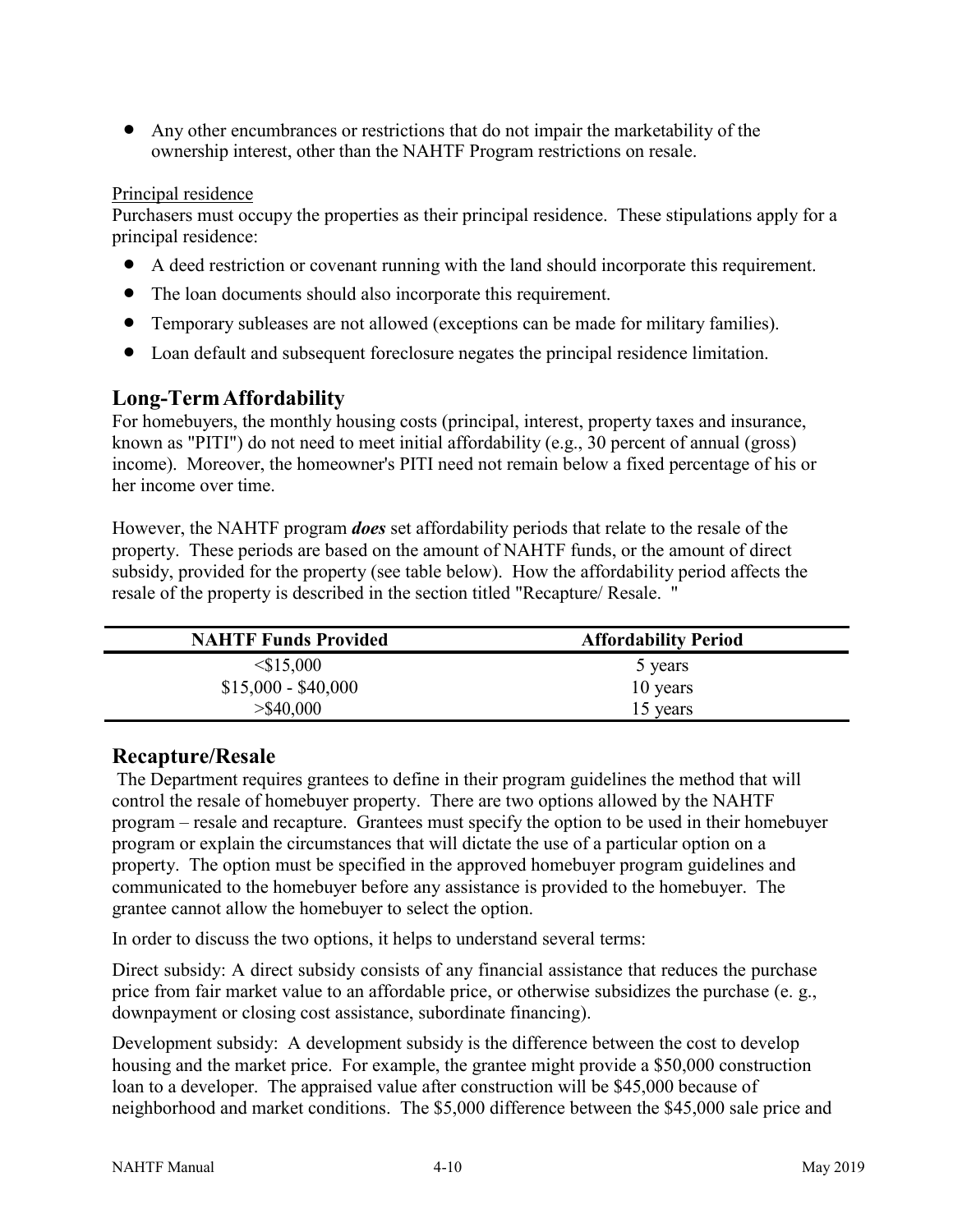\$50,000 construction loan is not repaid to the grantee and represents a development subsidy provided to the developer. While the subsidy does not go directly to the homebuyer, it helps make development of an affordable home feasible.

Homebuyer investment: The homebuyer's investment consists of the portion of initial downpayment paid by the homebuyer combined with the value of any capital improvements made with the homebuyer's funds.

Net proceeds: The net proceeds of a sale are the sales price minus closing costs and any non-NAHTF loan repayments.

#### The Recapture Option

This is a mechanism to recapture all or a portion of the direct NAHTF subsidy if the homebuyer assisted with NAHTF funds decides to sell the house *within the affordability period* at whatever price the market will bear. The homebuyer may sell the property to any willing buyer.

The sale of the property during the affordability period triggers repayment of the direct NAHTF subsidy that the buyer received when he/she originally purchased the home.

*Example: Mrs. James agrees to buy her first home for \$50,000, and her lender, Citywide Federal, requires a 10 percent (\$ 5,000) downpayment. Since Mrs. James is low-income and has qualified for private financing, the city's NAHTF Program agrees to provide a \$4,000 deferredpayment loan --\$3,000 for downpayment assistance and \$1,000 to help with closing costs. The \$4,000 loan will be subject to recapture should Mrs. James sell her property during the five-year period of affordability.*

The grantee may require full or partial repayment of the direct NAHTF subsidy when resale occurs during the affordability period. The amount to be repaid can be reduced using the following alternatives (the repayment alternative must be specified in the grantee's program guidelines):

*Forgiveness:* The grantee may decide to forgive part or the entire direct NAHTF subsidy, either to compensate for uncertain market conditions (for example, to encourage families to move into a transitional neighborhood), or to provide protection to the homebuyer in the event that the sale proceeds are insufficient to repay the NAHTF subsidy and the homebuyer's investment.

- The decision to forgive must be made as part of the homebuyer program design process and spelled out in the program guidelines, not on a case-by-case basis.
- The grantee must make the conditions for forgiveness clear to the homebuyer at the time of purchase.
- Forgiveness must be tied to the length of time the homebuyer has occupied the home in relation to the period of affordability (that is, the grantee would forgive 50 percent of the subsidy amount for an owner who sold the home half-way through the period of affordability).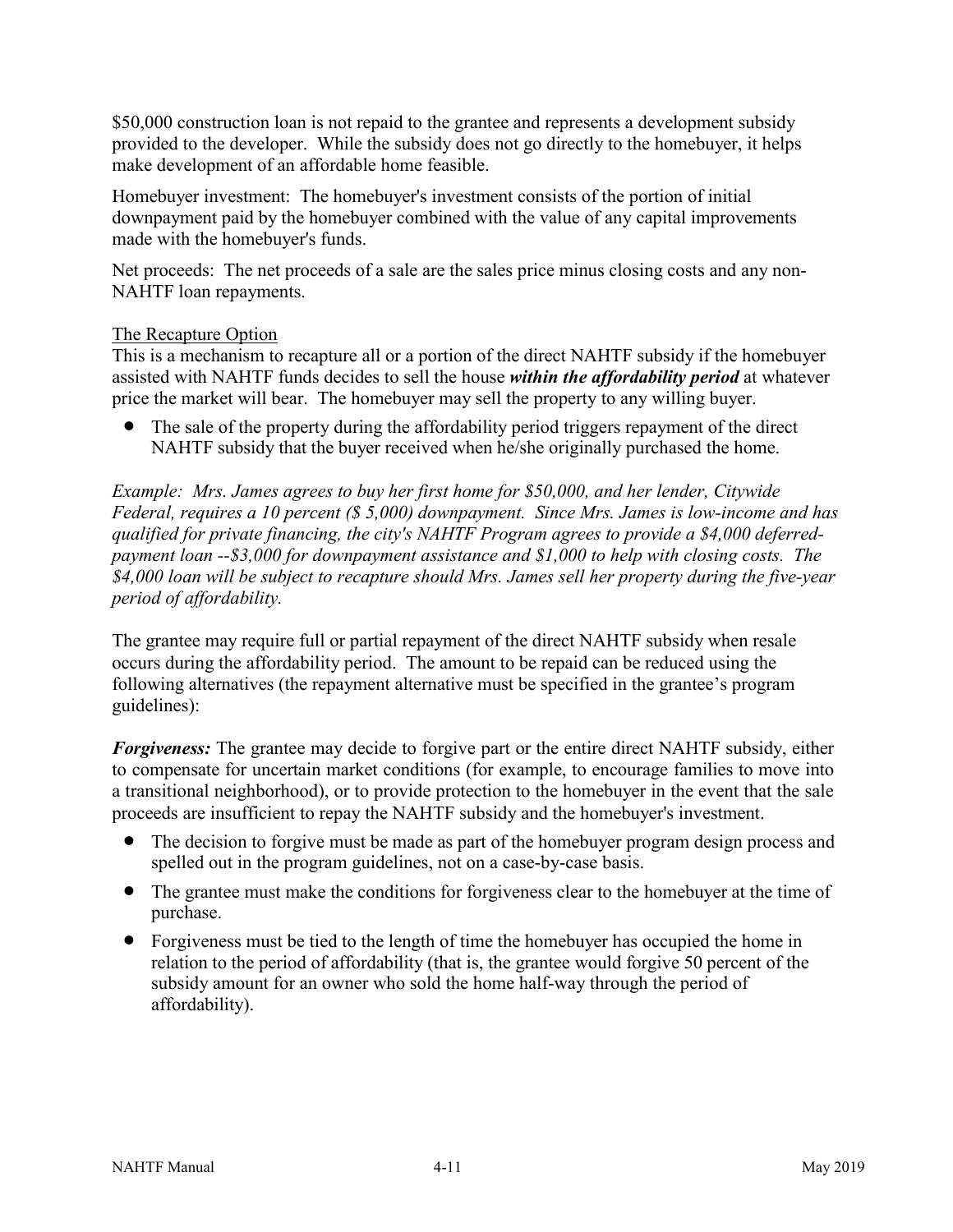*Example: Mrs. James, whose \$4,000 direct NAHTF subsidy triggered a five-year affordability period, decides to sell at the end of year two. Two-fifths, or \$1,600, of her deferred payment loan is forgiven, resulting in a loan balance of \$2,400 to be repaid from the net proceeds of the sale.*

*Sharing of net proceeds:* When the net proceeds are insufficient to repay the direct NAHTF subsidy and the homebuyer's investment, the net proceeds may be shared in either of two ways:

• *Option #1:* Recapture of the NAHTF funds may be based on the ratio of the NAHTF subsidy to the sum of the homeowner's investment (downpayment and any capital improvement investment made by the owner since purchase), plus the NAHTF subsidy.

[NAHTF Subsidy/NAHTF Subsidy + Homeowner Investment] x Net Proceeds = NAHTF Recapture

*Example: Mrs. James invested \$3,000 in her home, including a \$2,000 downpayment and \$1,000 in closing costs. When she sells the house at the end of year two, the net proceeds are \$5,000. The amount of direct NAHTF subsidy to be recaptured equals:*

 $[$4,000/$4,000 + $3,000] \times $5,000 = $2,857$ 

*Mrs. James receives the balance of the proceeds, or \$2,143 (\$ 5,000 -\$2,857)*

• *Option #2:* The homebuyer's investment may be repaid in full before any NAHTF funds are recaptured. The grantee may choose to use the available proceeds from the resale to repay the homeowner's investment first. The NAHTF subsidy is then repaid to the extent that proceeds are available.

*Example: From the \$5,000 net proceeds, Mrs. James receives her entire investment of \$3,000 back and the grantee receives \$2,000, or one-half of its investment.*

*Excess proceeds:* Since net proceeds may exceed the amount necessary to repay both the homeowners investment and the NAHTF subsidy, grantees must plan in their program designs for how excess proceeds would be distributed. Excess proceeds may be paid to the homeowner, retained by the grantee, or shared by both parties.

**When recapture is not an option:** Development subsidies are not subject to recapture. Therefore, the recapture option may not be used for properties that receive development subsidies only (that is, no direct subsidy of \$1,000 or greater to the homebuyer). Also, if the agency provides the NAHTF subsidy in the form of a grant the recapture option is not an option. These properties are required to meet the resale requirements discussed below.

#### The Resale Option

This option ensures that the NAHTF-assisted unit remains affordable over the entire affordability term.

If a grantee is using the resale option, described in their program's guidelines, the sale of a NAHTF-assisted unit sold during the affordability period must meet the following criteria: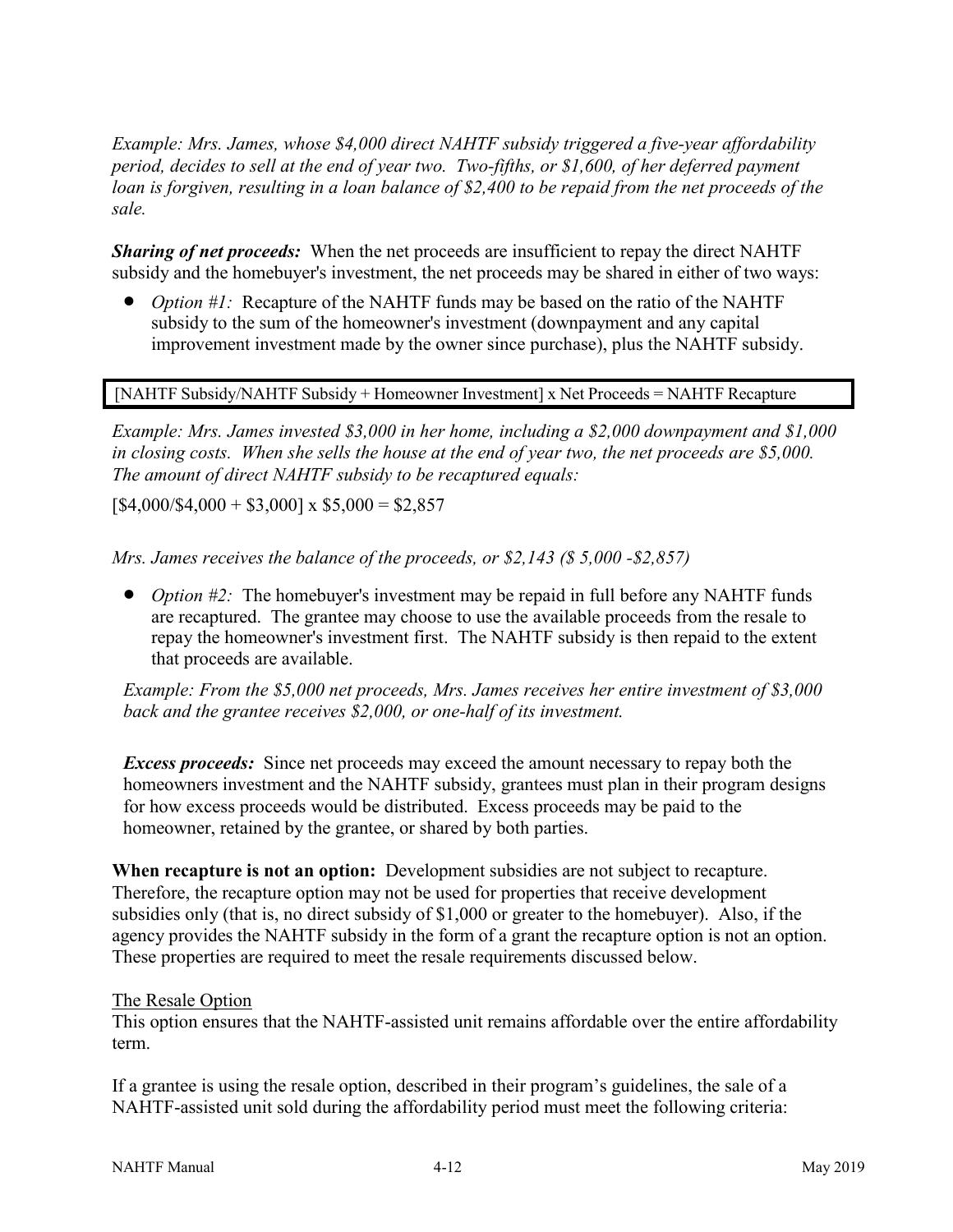- The new purchaser must be low-income, meeting the NAHTF Program definition, and occupy the property as the family's principal residence.
- The sales price must be "affordable" to the new purchaser. Affordable is defined by the grantee in the program guidelines; some define it as a maximum percentage of the purchaser's income that can be used to pay the fixed costs of owning a home (that is, loan payments of principal and interest, taxes and insurance, the sum of which is called PITI in the lending industry).

#### *Example: The City of Clarendon has implemented the resale option for its homebuyer program. It has chosen to define affordability for a subsequent homebuyer as PITI, which does not exceed 32 percent of annual (gross) income*.

• The original homebuyer, now the home seller, must receive a "fair return" on his or her investment. Fair return is also defined by the grantee.

*Example: The City of Clarendon has defined a fair return as the return of the homebuyer's initial investment during the affordability period. Program managers considered allowing the homebuyer to keep part of any appreciation that might accrue, but decided against it in hopes of creating a strong incentive to retain ownership for the duration of the affordability period.*

Grantees must use deed restrictions, land covenants or other similar legal mechanisms to enforce these resale restrictions.

Enforcement of the recapture or resale options: Attachment 3 shows the legal instruments that can be used to meet the requirements of the recapture or resale restrictions.

#### Selecting an Appropriate Recapture/Resale Method

Grantees may use either the recapture option or the resale option, or both, to meet the resale requirements of the NAHTF Program. However, the options and the criteria for use must be specified in the program guidelines approved by the Department. The option can not be selected by the homebuyer. The homebuyer must be informed prior to assistance as to the particulars of the resale or recapture method the grantee is using.

Recapture option: The recapture option provides grantees and homebuyers with maximum flexibility.

- The homebuyer can resell the property on the open market to any willing buyer at whatever price the market will bear.
- Lenders are generally comfortable with the recapture option, since it does not restrict or affect the resale transaction until the lender's loan has been repaid.
- The grantee can tailor the level of the homebuyer's risk to market conditions.

*Example: Property values for single-family homes in the City of Clarendon are barely keeping pace with inflation. To encourage participation in the City's NAHTF homebuyer program, the City is offering homebuyers who sell during the period of affordability guaranteed recovery -- to*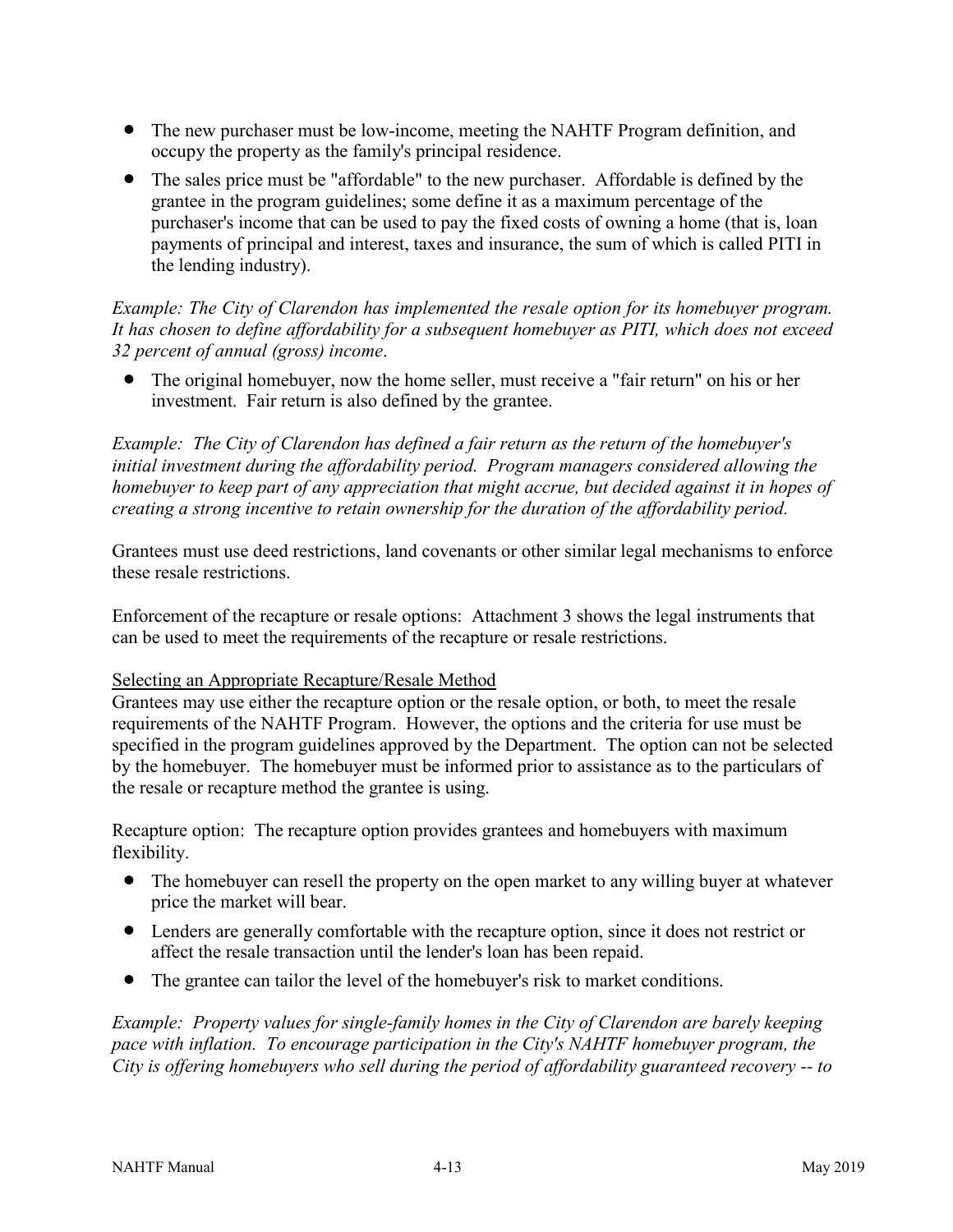*the extent that net proceeds are available -- of their investment in the property before any direct NAHTF subsidy funds are recaptured.*

*In contrast, the County of Kirk has seen strong growth and increasing property values in many areas. The County has structured its recapture provisions to create an incentive for homebuyers to stay in their properties by offering to forgive the NAHTF subsidy over the period of affordability. Since it is possible that net proceeds will exceed the amount necessary to repay the homebuyer's investment and the NAHTF Program, the County has specified that the NAHTF Program will receive 25 percent of any additional proceeds that remain after both the homeowner and the County have recaptured their initial contributions.*

- The recapture of NAHTF funds can be an important source of funds for the grantee if they have been approved by the Department to use recaptured funds.
- The recapture option is relatively easy to administer, since the agency's role is limited to ensuring that funds are disbursed appropriately at settlement.

Recapture cannot be used when: (1) no direct NAHTF subsidy of \$1,000 or greater is provided to the homebuyer (i.e., development subsidy only) or (2) when the direct assistance is provided as a grant.

Resale option: Using the resale option enables grantees to control the affordability of NAHTFassisted properties over time.

• Used in rapidly appreciating neighborhoods or communities, the resale option ensures that the price of the property remains affordable to low-income buyers for the duration of the period of affordability. If additional NAHTF funds are invested in the property at resale, the affordability period begins anew.

*Example: Mr. and Mrs. Chen's homebuyer loan has a 10-year period of affordability. During year eight, Mr. and Mrs. Chen decide to sell their home, and the NAHTF Program provides the new buyer with a \$5,000 second mortgage for downpayment and closing cost assistance. The new loan carries a five-year affordability period. The affordability period has effectively been extended to 13 years.*

- Homebuyers may have difficulty understanding the implications of the resale option, or may view the requirement for the resale price to be affordable as an unreasonable constraint on their ability to profit from the transaction.
- The resale option is more complex to administer than the recapture option and requires a greater level of effort to enforce.

What is marketable: Ultimately, agencies must be concerned with which option is marketable to potential homebuyers, since a homeownership program needs applicants to be successful.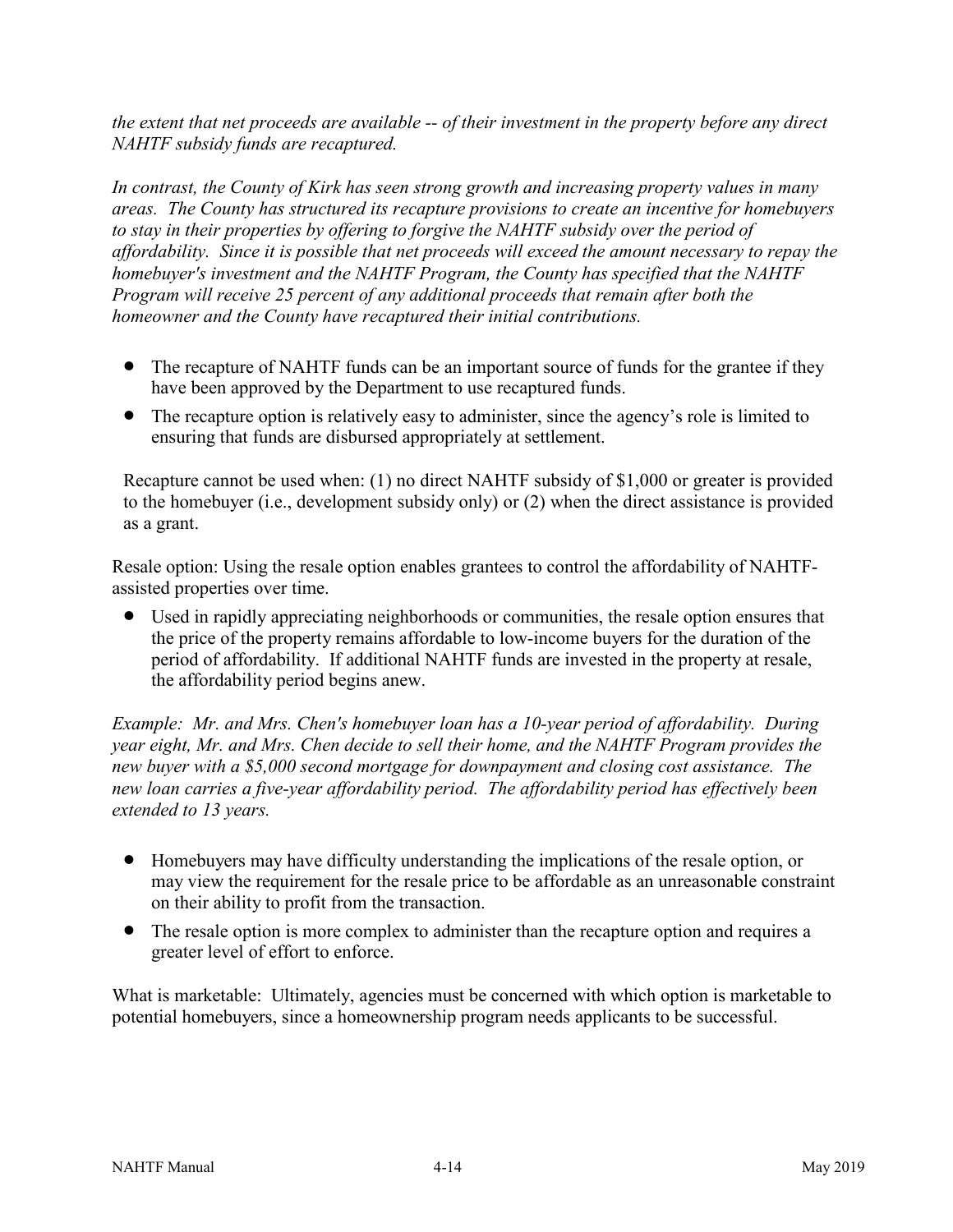# **Implementing a Homebuyer Program**

#### Program Guidelines

Homebuyer Program Guidelines must contain the following information:

- 1) Clearly defined Application Process that includes
	- a) applicant eligibility, including income eligibility. Persons assisted with NAHTF homebuyer funds must have incomes at or below 120% of the area median income. The Annual (Gross) Income definition found at 24 CFR 5.609 must be included in the guidelines;
	- b) formal notification of selection and non-selection;
	- c) application acceptance dates; and
	- d) application review process.
- 2) Priority Ranking System for selection, if applicable, must not contain discriminatory criteria such as preference for minorities or large families.
- 3) Conflict of Interest Clause
- 4) Grievance Procedures
- 5) Process for Amending Program Guidelines, including language that amendments must be approved by the Department Program Representative
- 6) Types of assistance provided, including NAHTF funds and other sources.
- 7) Amounts of assistance allowed, including NAHTF funds and other sources. The NAHTF financial assistance per unit cannot exceed the Maximum per unit NAHTF Subsidy. Do not include general administration in your per unit costs for this calculation.
- 8) Eligible Properties, including the geographic boundaries where the properties must be located. Address how all programs will comply with HUD's lead-based paint regulation requirements. Address how all units assisted with NAHTF funds will meet the Department's Rehabilitation Standards. The maximum purchase price or after-rehab value will not exceed the 2008 pre-stimulus Section 203(b) Single Family Mortgage Limit or 95 percent of median sales price limit.
- 9) Affordability Period. The first buyer and subsequent buyers (unless recapture provisions are used) must occupy property purchased by a new homebuyer as a principal residence for the affordability period, which will be at least 5 years from the date that NAHTF funds are invested in the property. Please state the required affordability period for your project in your answer. Renting a unit is not permitted unless the tenant is part of a short-term lease/purchase program in which the unit will be purchased within 36 months.
- 10) Methods for ensuring the affordability period and principle residence requirement that include (1) program-wide recapture or resale provisions and (2) legal instruments to be used. Deed restrictions or other enforcement mechanisms must reflect this occupancy requirement.
- 11) Appropriate Lead Based Paint Procedures, this applies to all programs.

12) Relocation policy, if applicable

- 13) Rehabilitation process, if applicable. Purchase/rehabilitate/resale programs and Acquisition/Rehabilitation Programs must include rehabilitation procedures, including LBP procedures, in the guidelines. Address how all units assisted with NAHTF funds will meet Department Rehabilitation Standards where homes will be rehabilitated.
- 14) Newly constructed housing must meet or exceed the 2003 International Energy Conservation Code and the Nebraska Energy Office must approve building specifications.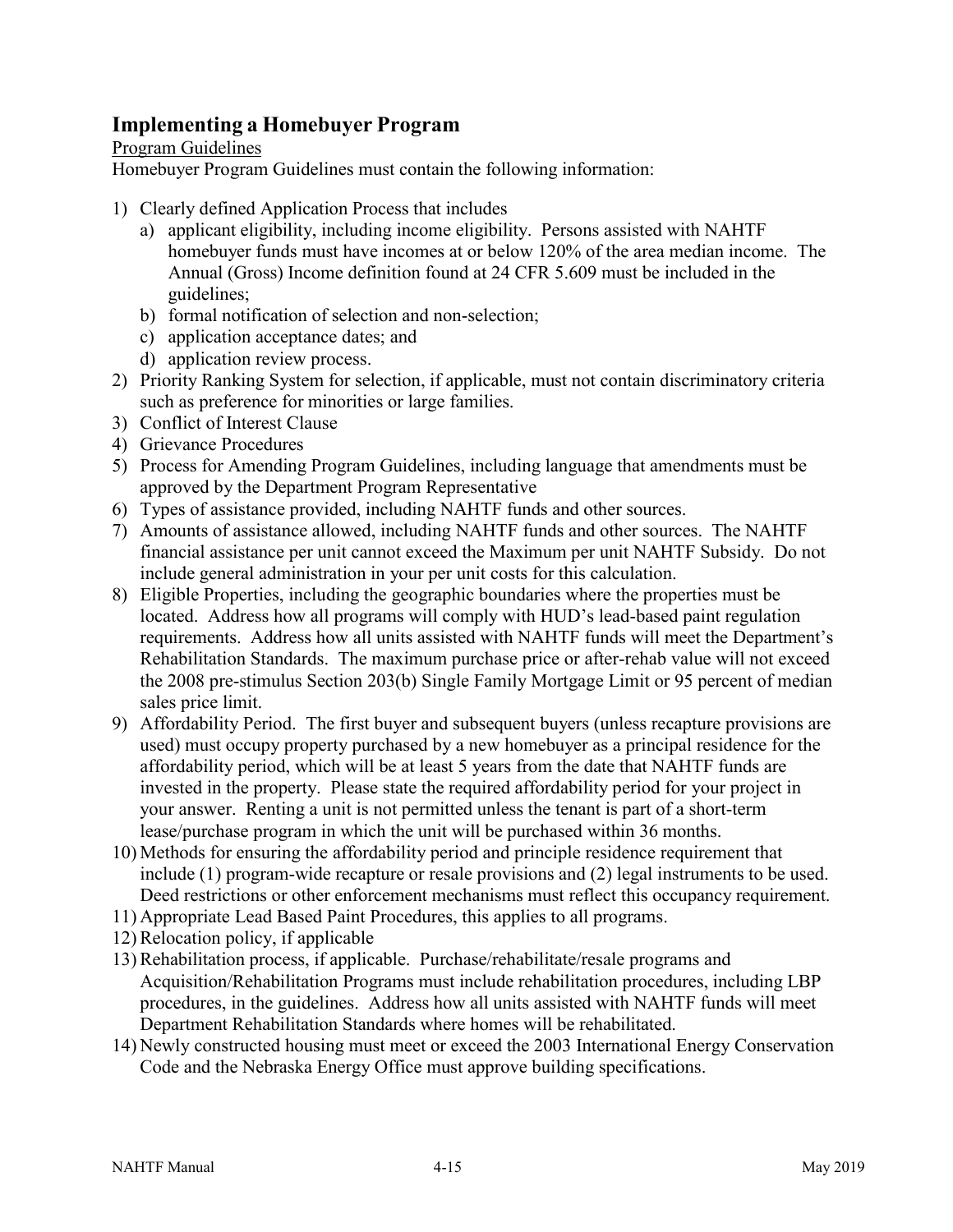- 15) Provide a statement that assures all programs will be in compliance with the Fair Housing Act, including a narrative with a specific reference to all areas of the Fair Housing Act applicable to the project.
- 16) Marketing procedures that include marketing to local or regional residents and tenants of public housing and manufactured housing, other families assisted by public housing agencies, and households identified to be potentially eligible but least likely to apply.

#### Beneficiaries

In order to be eligible, an applicant must be income-qualified, credit-worthy and a homebuyer.

#### Procedures

Grantees must develop guidelines regarding conflict of interest. For example, no member of the local government or nonprofit organization who exercises decision-making functions in the implementation of a homeownership program shall benefit from this program. Also, a statement of disclosure may be required by an applicant.

Applicants receiving assistance under the homeownership program should consist exclusively of low-income persons. Low-income persons are defined as multi- or single-person families having incomes equal to or less than the income limits for their resident county. The income limits as published by HUD are determined for each Nebraska county on the higher of either: 120% of the median income of the county, or 120% of the median income of the entire non-metropolitan area of the state. This income is anticipated annual income.

#### Property

The property can either be a newly constructed unit or an existing "for sale" property. Existing sales property must meet the Department's Rehabilitation Standards.

#### Homebuyer Responsibilities

A homebuyer must understand such issues as insurance, taxes, maintenance and homeowner counseling. If a property is located within a flood hazard area, the purchase of flood insurance within the loan period is required. If the property is not located in a flood hazard area at the time of the loan closing, the owner-occupant should provide satisfactory evidence thereof. Also, adequate hazard insurance covering fire and other hazards will be required for the full replacement value of the house. Grantees should develop procedures to verify that the homeowner is paying taxes and insurance annually. Homeowner counseling for first-time homebuyers is often essential in homeownership programs

#### Maintenance

Guidelines should specify upkeep and maintenance standards of the property expected of the homeowner. The property should be adequately maintained during the life of the loan. At a minimum, Section 8 HUD Housing Quality Standards should be used as guidelines for such maintenance.

#### Applicant Selection

Applicants can be chosen on a first-come, first-serve basis or a priority system may be developed. Grantees should use their discretion in developing a priority system.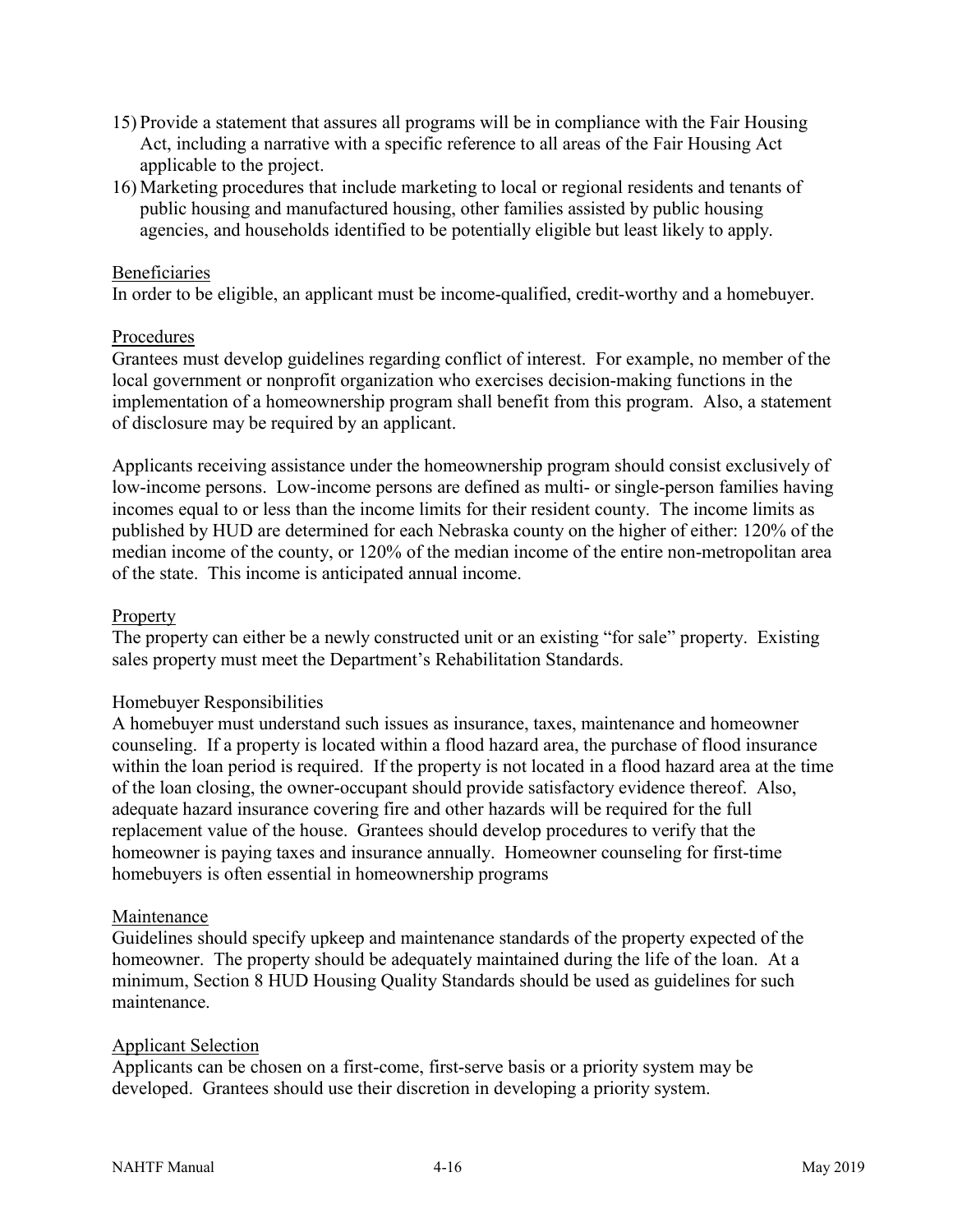#### Complaint Procedures

The development of appeal or grievances procedures for those applicants that have been rejected is important in the implementation of homeownership programs. An example of an appeal procedure is an applicant's request, in writing for reconsideration and the reason for the request. A committee (created for this purpose) could then respond to this request and obtain more information from the lender or insurance underwriter if the denial is from them.

#### Fair Housing

The lenders, grantees and other participants in the homeownership program must adhere to laws which prohibit discrimination in housing. An application selection system must not discriminate against individuals or families based on race, color, religion, sex, age, handicap or national origin. A special outreach effort should be implemented to attract minorities and other protected classes in the homebuyer pool to join the homeownership program.

#### Distribution Of Funds

Prior to loan closing a title search shall be conducted and title insurance purchased. Generally, the grantee and the first mortgage lender conduct a loan closing with the homebuyer. This procedure consists of reviewing all documents involved in the loan (eg. mortgages or notes). Normally, a local lender will be responsible for scheduling both the permanent and homeownership program loan closings with the borrower, participating agency and appointed attorney. The lender shall facilitate and coordinate the closing process with all participants. The Right of Rescission to the borrower will be forwarded by the lender within a designated time period (eg. 4 days). Once the borrower receives the Notice of Right of Rescission regarding the homeownership program loan, the attorney will prepare and have the homeownership program borrower execute the promissory note and deed of trust. The attorney will then file the deed of trust and promissory note at the Registrar of Deeds Office. During the homeownership program loan close-out, the local lender shall transmit a copy of the borrower's entire application and closing documents, including income to the nonprofit corporation. The grantee shall maintain and keep all applications, as well as all other required documents, records and other evidence in conformance with NAHTF regulations.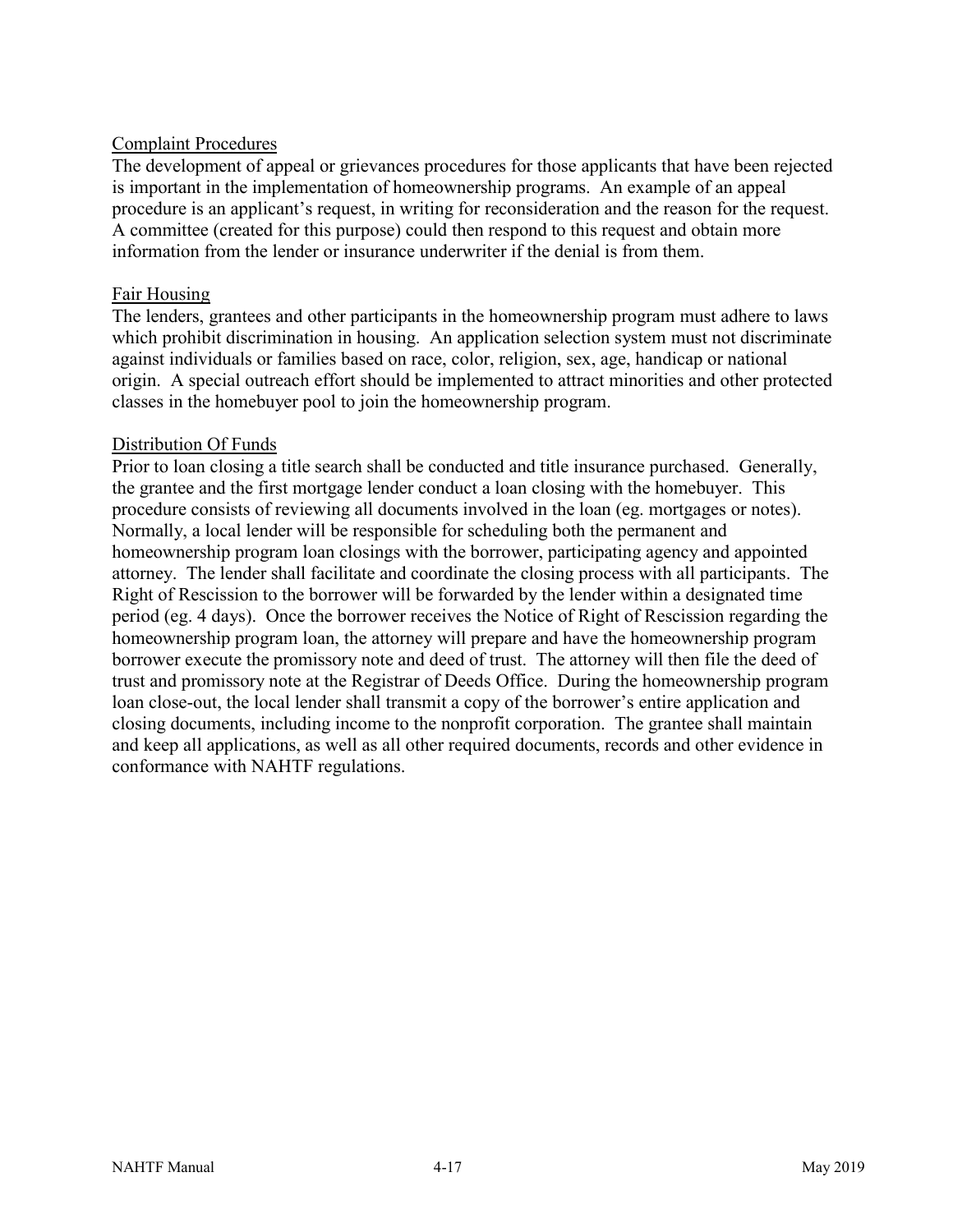# **Attachment 1 SUMMARY OF KEY HOMEBUYER RULES & HOW TO DOCUMENT**

| Lugible 1 anticipants  |                                                                                        |                                                                                                                     |
|------------------------|----------------------------------------------------------------------------------------|---------------------------------------------------------------------------------------------------------------------|
|                        | Key NAHTF Requirement                                                                  | Documentation                                                                                                       |
| Owner Income           | Gross income $\leq 120$ percent of<br>median income based on the                       | Completed application in the<br>client file.                                                                        |
|                        | upcoming 12 months.<br>Gross income is defined by 24<br>CFR Part 5.                    | Source documentation (wage<br>statements, interest<br>statements) in the client file.                               |
| <b>Owner Occupancy</b> | Applicant must purchase<br>property and maintain it as<br>his/her principal residence. | Client must sign a clause on<br>the application form certifying<br>that the property is the<br>principal residence. |
| Ownership of Property  | Applicant must obtain<br>ownership of the property<br>through:                         | Title insurance documentation<br>in client file.<br>Copy of deed or other                                           |
|                        | Fee simple title,<br>99-year leasehold<br>interest, or                                 | approved ownership document<br>in the client file.                                                                  |
|                        | Other form approved by<br>the Department                                               |                                                                                                                     |

#### *Eligible Participants*

## *Eligible Property*

|                          | Key NAHTF Requirement                                                                                                          | Documentation                                                                            |
|--------------------------|--------------------------------------------------------------------------------------------------------------------------------|------------------------------------------------------------------------------------------|
| Property Type            | Eligible property types<br>include:<br>One-to-four unit<br>property;<br>Condominium unit; or<br>Manufactured or mobile<br>home | If two-to-four units, indicate<br>status of non-owner-occupied<br>units the application. |
| <b>Property Location</b> | Property must be located in<br>program area as designated in<br>approved program guidelines.                                   | Client application must<br>contain address.                                              |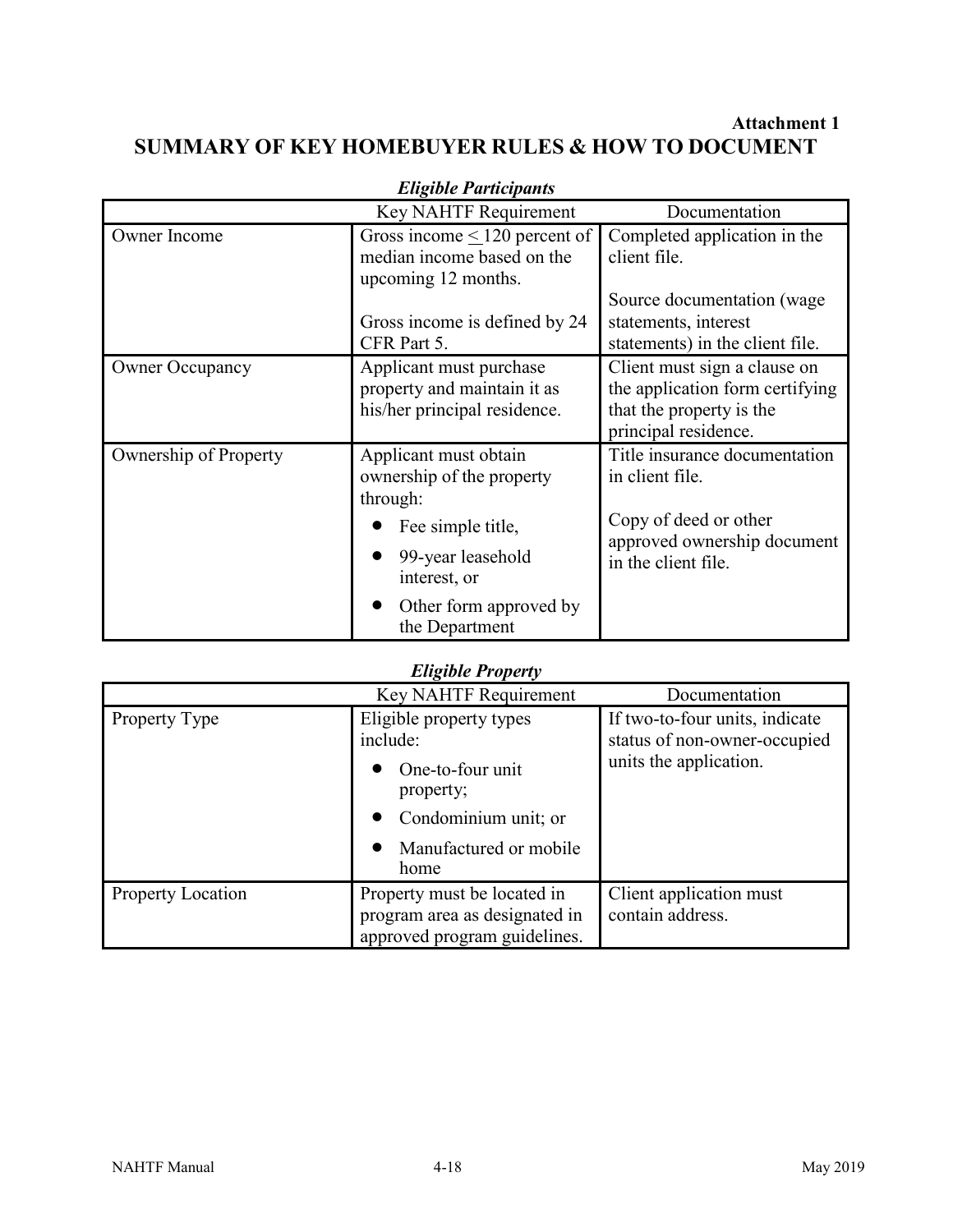| <b>Eligible Property</b>               |                                                                                                                                                                                                                                                                                                                                                                                                                                                                                                                                                                                                                                                                  |                                                                                                                                                                                                                                                                                                                                                                                                                     |  |
|----------------------------------------|------------------------------------------------------------------------------------------------------------------------------------------------------------------------------------------------------------------------------------------------------------------------------------------------------------------------------------------------------------------------------------------------------------------------------------------------------------------------------------------------------------------------------------------------------------------------------------------------------------------------------------------------------------------|---------------------------------------------------------------------------------------------------------------------------------------------------------------------------------------------------------------------------------------------------------------------------------------------------------------------------------------------------------------------------------------------------------------------|--|
| Key NAHTF Requirement<br>Documentation |                                                                                                                                                                                                                                                                                                                                                                                                                                                                                                                                                                                                                                                                  |                                                                                                                                                                                                                                                                                                                                                                                                                     |  |
| NAHTF Minimum &<br>Maximum Subsidy     | A minimum of \$1,000 in<br>NAHTF funds must be<br>invested in each assisted unit.                                                                                                                                                                                                                                                                                                                                                                                                                                                                                                                                                                                | Maintain records<br>demonstrating that each unit<br>assisted received at least<br>\$1,000 in NAHTF assistance                                                                                                                                                                                                                                                                                                       |  |
|                                        | Assistance must not exceed<br>NAHTF subsidy limit on a<br>unit-by-unit basis.                                                                                                                                                                                                                                                                                                                                                                                                                                                                                                                                                                                    | but not more than the<br>maximum NAHTF subsidy<br>allowed.                                                                                                                                                                                                                                                                                                                                                          |  |
| <b>Property Value</b>                  | Sales price must not exceed<br>applicable pre-stimulus 203(b)<br>limit or 95 percent of area<br>median sales price limit.<br>If rehabilitating property, after<br>rehabilitation value must not<br>exceed the applicable pre-<br>stimulus 203(b) limit or 95<br>percent of area median sales<br>price limit.                                                                                                                                                                                                                                                                                                                                                     | Document method for<br>determining value in file.<br>Copy of sales price or value<br>estimate in file.                                                                                                                                                                                                                                                                                                              |  |
| <b>Property Standards</b>              | If acquisition only, property<br>must meet the Department's<br>Rehabilitation Standards.<br>If rehabilitation, property must<br>be free of safety and health<br>hazards prior to occupancy or<br>within 6 months of property<br>transfer, whichever is sooner.<br>Also, if rehabilitation,<br>property must meet<br>Department's Rehabilitation<br>Standards and applicable<br>codes (local codes/standards<br>or one of 3 nationally accepted<br>codes) within 6 months of<br>transfer.<br>New construction must meet<br>local codes/ standards or one<br>of the nationally accepted<br>codes and the 2003<br><b>International Energy</b><br>Conservation Code. | Document local code or model<br>code used.<br>Maintain written rehab<br>standards in program files.<br>Include inspection report or<br>certification by inspector in<br>client file.<br>Keep inspection checklist and<br>work write-up in client file.<br>Checklist indicating<br>compliance with 2003<br><b>International Energy</b><br><b>Conservation Code</b><br>requirements for new<br>construction projects. |  |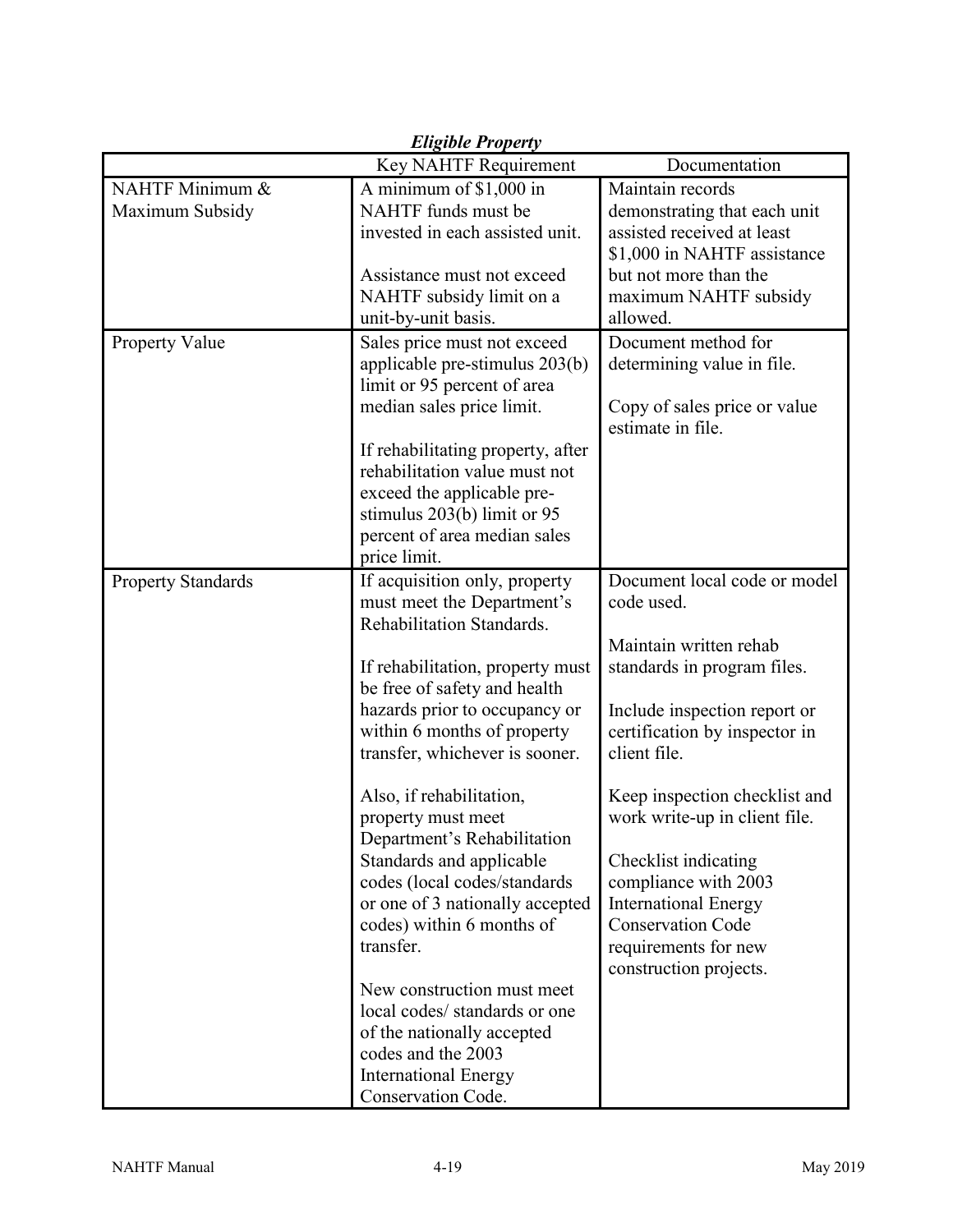| Eligible Activities | Acquisition $w/$ or $w$ /o      | Document all expenditures. |
|---------------------|---------------------------------|----------------------------|
|                     | rehabilitation and construction |                            |

|  | <b>Long Term Affordability</b> |  |
|--|--------------------------------|--|
|  |                                |  |

|                                                 | Key NAHTF Requirement                                                                                                                                                                    | Documentation                                                                                    |
|-------------------------------------------------|------------------------------------------------------------------------------------------------------------------------------------------------------------------------------------------|--------------------------------------------------------------------------------------------------|
| <b>Affordability Period</b><br>Recapture/Resale | Property must be subject to<br>either resale or recapture<br>provisions for the period of<br>affordability.                                                                              | Resale: mortgage and/or note<br>and deed restriction or<br>covenant restricting<br>future sales. |
|                                                 | Resale: future sale of<br>property must be to and<br>affordable to low-income<br>buyer.<br>Recapture: portion or all<br>of assistance to buyer<br>must be recaptured at<br>time of sale. | Recapture: mortgage or note<br>showing formula by which<br>funds will be recaptured.             |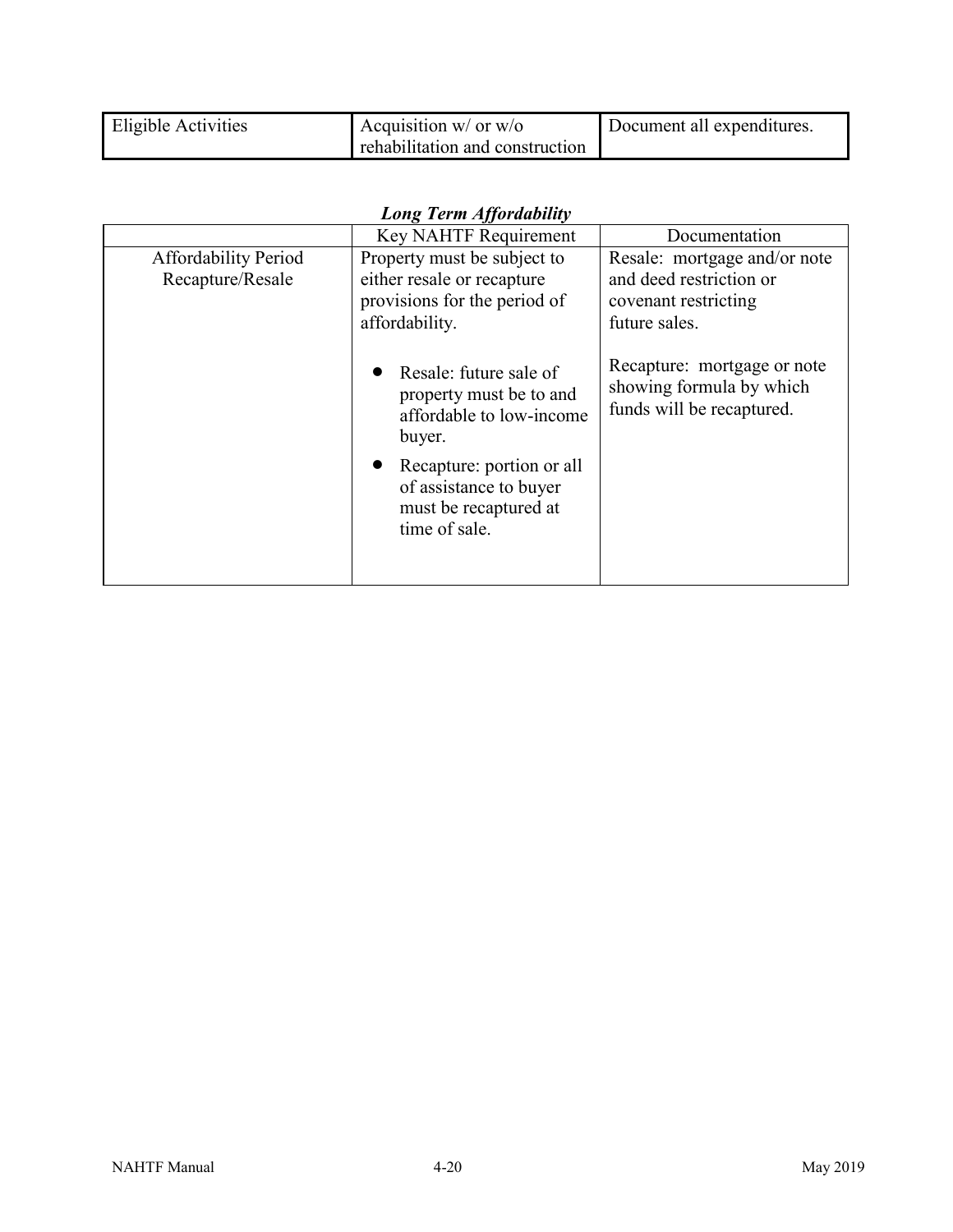#### **Attachment 2**

| <b>SUBSIDY</b>                 | <b>PROS</b>                                                                                                                                                                                                                    | <b>CONS</b>                                                                                                                                                                              |
|--------------------------------|--------------------------------------------------------------------------------------------------------------------------------------------------------------------------------------------------------------------------------|------------------------------------------------------------------------------------------------------------------------------------------------------------------------------------------|
| Grants                         | Simple to administer<br>Easy to explain<br>Often necessary,<br>especially to reach very-<br>low-income                                                                                                                         | Expensive<br>No repayment possible<br>May be hard to "sell"<br>politically<br>May create expectations<br>of additional free<br>assistance in the future<br>Cannot recapture<br>$\bullet$ |
| Deferred-Payment Loans         | Simple to administer<br>Easy to explain<br>Helpful, since no<br>monthly payment<br>required<br>Flexible, allows for<br>repayment<br>Helps prevent windfall<br>gain to borrower if<br>property values increase<br>significantly | No payment received on<br>a monthly basis<br>Might never be repaid if<br>property has low value or<br>future appreciation likely<br>to be limited                                        |
| <b>Below-Market Rate Loans</b> | Provides immediate<br>repayment                                                                                                                                                                                                | Time-consuming and<br>staff-intensive to process<br>loan requests<br>Requires underwriting<br>expertise<br>Loans must be serviced<br>after origination                                   |

# **ADVANTAGES AND DISADVANTAGES OF VARIOUS SUBSIDY APPROACHES**